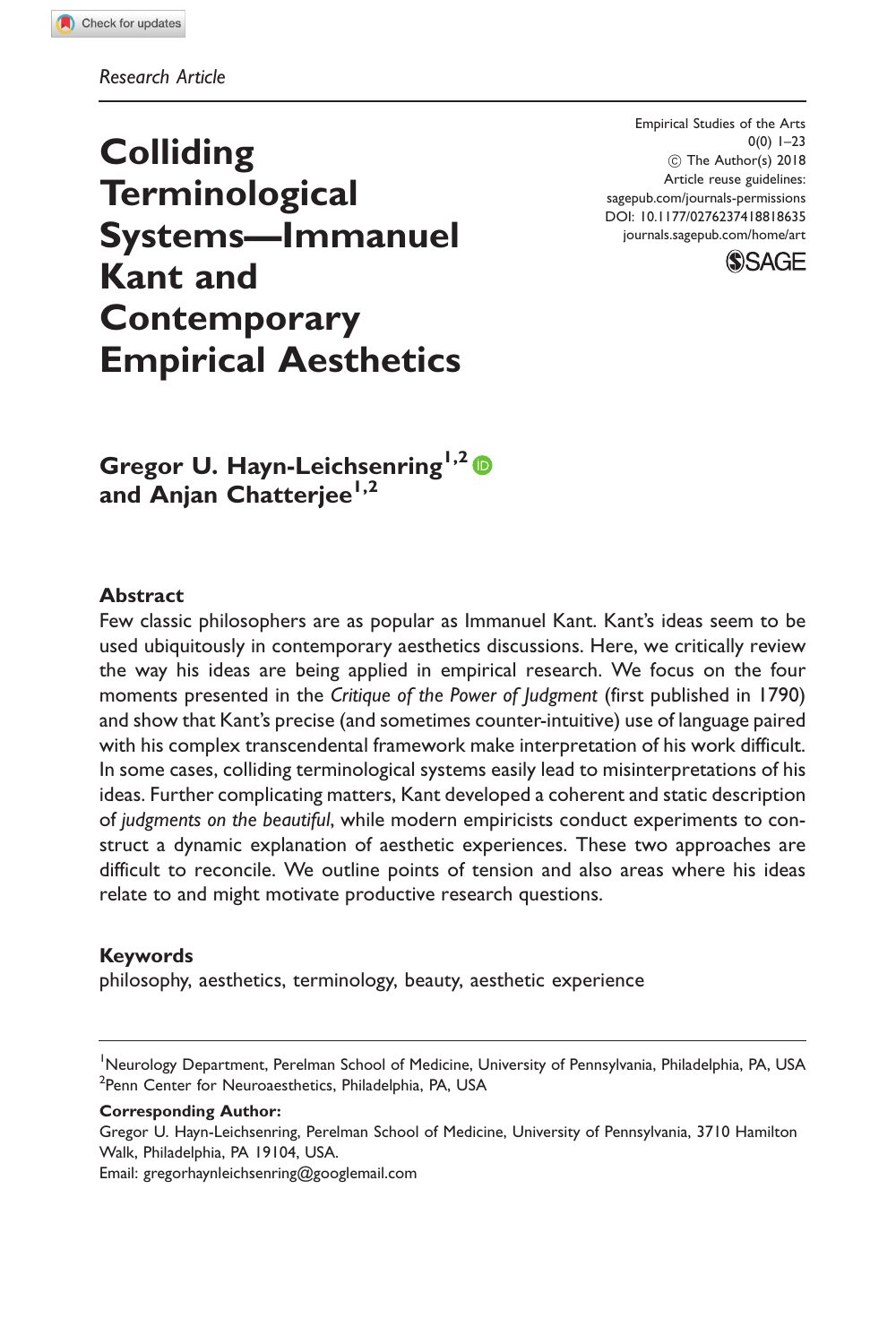## Introduction

Within empirical aesthetics, the works of the German philosopher Immanuel Kant (1724–1804) are cited frequently—especially his third Critique Critique of the Power of Judgment, sometimes translated simply as Critique of Judgment (Die Kritik der Urteilskraft; Kant, 1922; first published in 1790). The obvious question is: Why is a philosopher who died over 200 years ago cited—or mentioned—by various contemporary researchers (Belke, Leder, & Carbon, 2015; Brielmann & Pelli, 2017; Chatterjee, 2015; Leder, Belke, Oeberst, & Augustin, 2004; Redies, 2007)? This tendency is especially surprising since Kant's work was not motivated by empirical considerations but represented a theoretical inquiry into consciousness. Kant's Critique of the Power of Judgment (Kant, 1922) is one of the most influential books on aesthetic appreciation. However, Kant's œuvre is complex. Consequently, reducing his thoughts to a few characteristic phrases or sentences risk being misleading.

Our aim in this article is not to argue for or against the correctness of Kant's ideas or to analyze how he has been interpreted and reinterpreted over the last two centuries. Instead, we describe aspects of Kant's work which have drawn the interest of modern empirical researchers. Our discussion focuses on the *Critique* of the Power of Judgment (Kant, 1922), Kant's main work on aesthetics. Importantly, while his precritique writings can be interpreted psychologically, his three Critiques (including the Critique of the Power of Judgment) are transcendental (German: transzendental). A transcendental approach does not (ontologically) investigate *being* (Sein) but rather the *conditions of possibility of* experience (Bedingungen der Möglichkeit der Erfahrung). Therefore, a transcendental approach aims to understand a person's capacity to construct experiences. In other words: All transcendental claims are related to a person's faculties of cognition (Erkenntnisvermögen) because faculties of cognition enable experiences.

## **Terminology**

A major obstacle in interpreting Kant's work is his use of language. Kant defines his terms idiosyncratically. While *beauty* (Schönheit) has a broad meaning in everyday language (everything that is appealing or agreeable can be considered beautiful), Kant defines beauty as the object of a specific process within the power of judgment. He differentiates between agreeable (das Angenehme), beau $t$ *iful (das Schöne)*, and *sublime (das Erhabene)*. We will return to these differences later. Here, it is sufficient to state that there are far-reaching differences between the common use and Kant's technical use of these terms as they apply to aesthetics.

The handling of Kant's terminology is made more difficult when confronted with English translations of Kant's original texts. For instance, Kant's original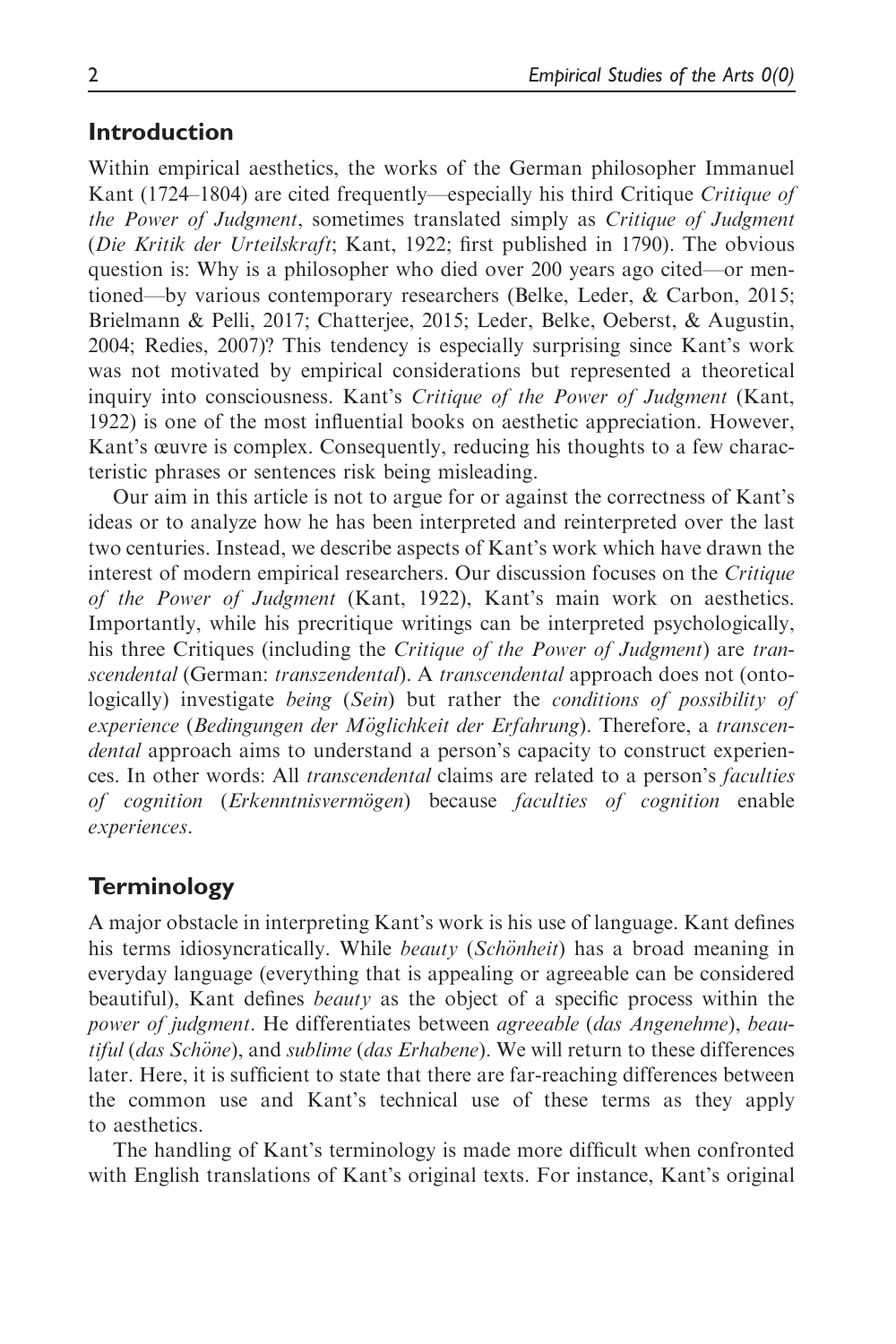German expression Zweck has been translated as purpose (Kant, 2005) as well as end (Kant, 2001). While *purpose* is an adequate literal translation, this translation implies a relation to utility or cause, which only applies to Kant's definition of an external Zweck and not an internal Zweck. Therefore, the translation of Zweck as end is, presumably, closer to Kant's intent, as it is free of the implication of utility or cause (see section Third Moment: Purposiveness Without an End). Thus, while both English expressions are correct, the connotations differ. Philosophical laypeople unfamiliar with Kant's terminology will make different inferences based on which of the two terms they adopt. More generally, tracing Kant's argument relies on a good translation. In this manuscript, we follow the critically acclaimed English translation by Paul Guyer and Eric Matthews (Kant, 2001).

In sum, talking about Kant's works is not as easy as it might appear. To make claims about his thoughts and ideas, one needs to understand his philosophical system, use of language, and appreciate nuances embedded in his thought. In what follows, we delve into the details of Kant's argument to reconstruct his view of beauty and related judgments. Based on this reconstruction, we assess whether contemporary researchers use him appropriately and if his thoughts remain relevant to ongoing empirical research.

## The Four Moments

Kant proposed that defining *beauty* (*Schönheit*) requires an analysis of the *pure* judgment of taste (reines Geschmacksurteil).

The definition of taste that is the basis here is that it is the faculty for the judging of the beautiful. But what is required for calling an object beautiful must be discovered by the analysis of judgments of taste. In seeking the moments to which this power of judgment attends in its reflection, I have been guided by the logical functions for judging (for a relation to the understanding is always contained even in the judgment of taste). (KU, AA 05: 4; Kant, 2001)

In other words, understanding what makes an object *beautiful* cannot be achieved by examining the object itself. Instead, one has to investigate mental processes of the perceiver, which constitute the judgment of taste.

Kant describes several kinds of judgments. Judgments are specific kinds of cognition (Erkenntnis) generically defined by Kant as conscious mental representations of an object. Therefore, judgments are central cognitive features of the human mind (Hanna, 2008). To understand the implications of a *pure judg*ment of taste, Kant's writings on judgments in general are relevant.

In the Critique of Pure Reason (Kritik der reinen Vernunft; Kant, 1999, first published in 1781/1787), he described a table of categories in which he identified four a priori categories (Quality [Qualität], Quantity [Quantität], Relation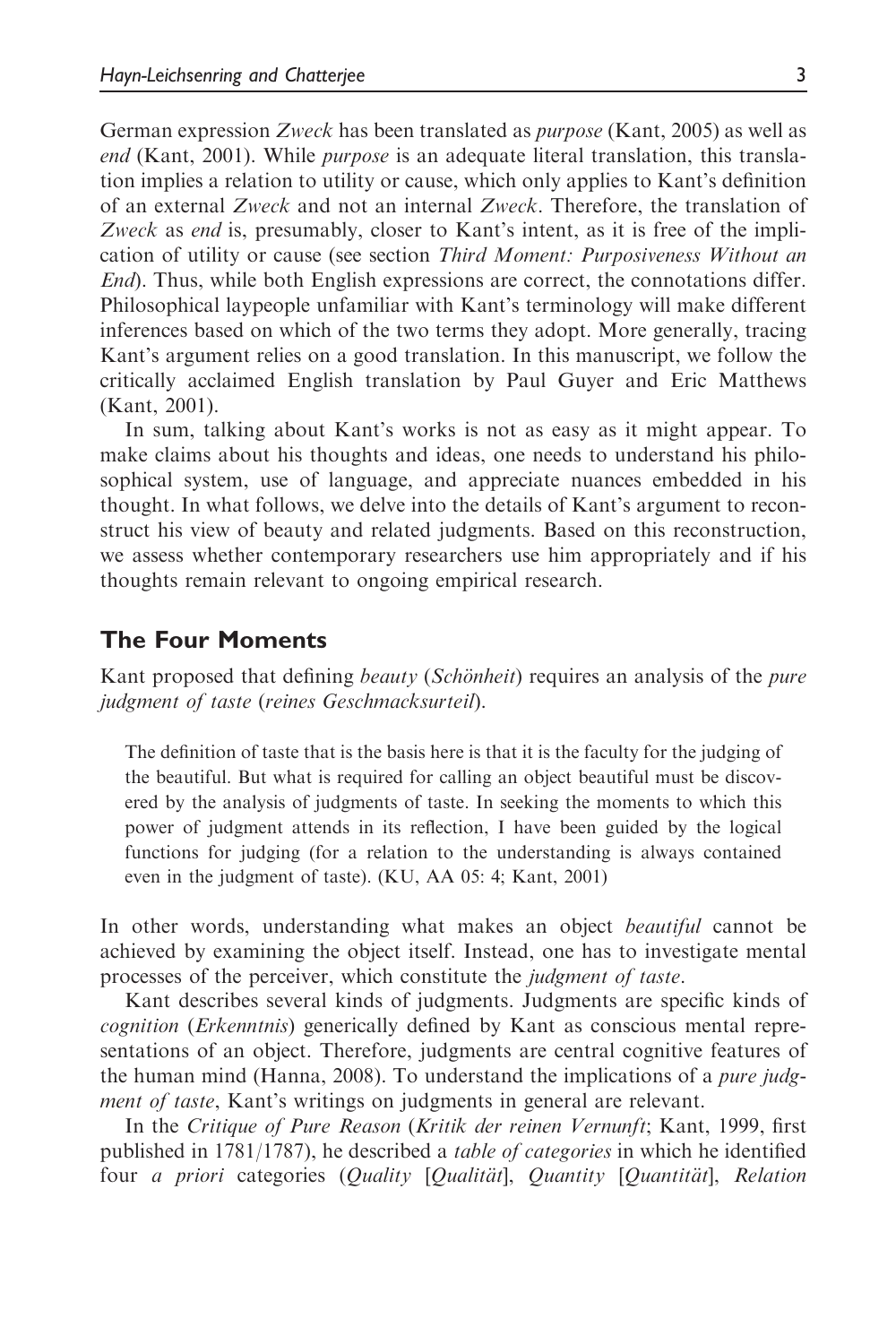[Relation], and Modality [Modalität]) that are related to theoretical judgments (Kant, 1999). A theoretical judgment ('What is true?') is the recognition that an intuition (Anschauung) falls under a concept (Begriff) and forms an experience (Erfahrung) (Caygill, 1995; Longuenesse, 2005). The source of intuition is sensibility (Sinnlichkeit); the source of the *concept* is understanding (Verstand) (Caygill, 1995). Sensibility and Understanding are two faculties of cognition. While *sensibility* is the specific manner in which human beings are receptive (i.e., it is the faculty that provides sensory representations), understanding is the specific manner in which human beings are able to think in concepts (i.e., it is the faculty that spontaneously provides conceptual representations). Following Kant, *understanding* applies its categories to *experience* and—a posteriori—generates knowledge (Wissen) about the world. Thus, the purpose of theoretical judgments is to establish true propositions (e.g., 'The rose is red.').

In addition to *theoretical judgments*, Kant described *reflective judgments* (judgments on the good [das Gute], the agreeable [das Angenehme], the beautiful [das Schöne], and the *sublime* [das Erhabene]) (see Figure 1 for an overview). Reflective judgments are analogous to valuation in contemporary parlance. Kant argues that understanding relates to reflective judgments, because all judgments are based on the same faculties of cognition. He applies his table of categories to reflective judgments, which is further divided into moral and aesthetic judgments. Moral judgments ('What is good?') are guided by the *categorical imperative*, an a



Figure 1. The judgments as described by Immanuel Kant. These judgments are central cognitive features of the mind and all judgments are based on the faculties of cognition. Aesthetic judgments can be divided into three subcategories.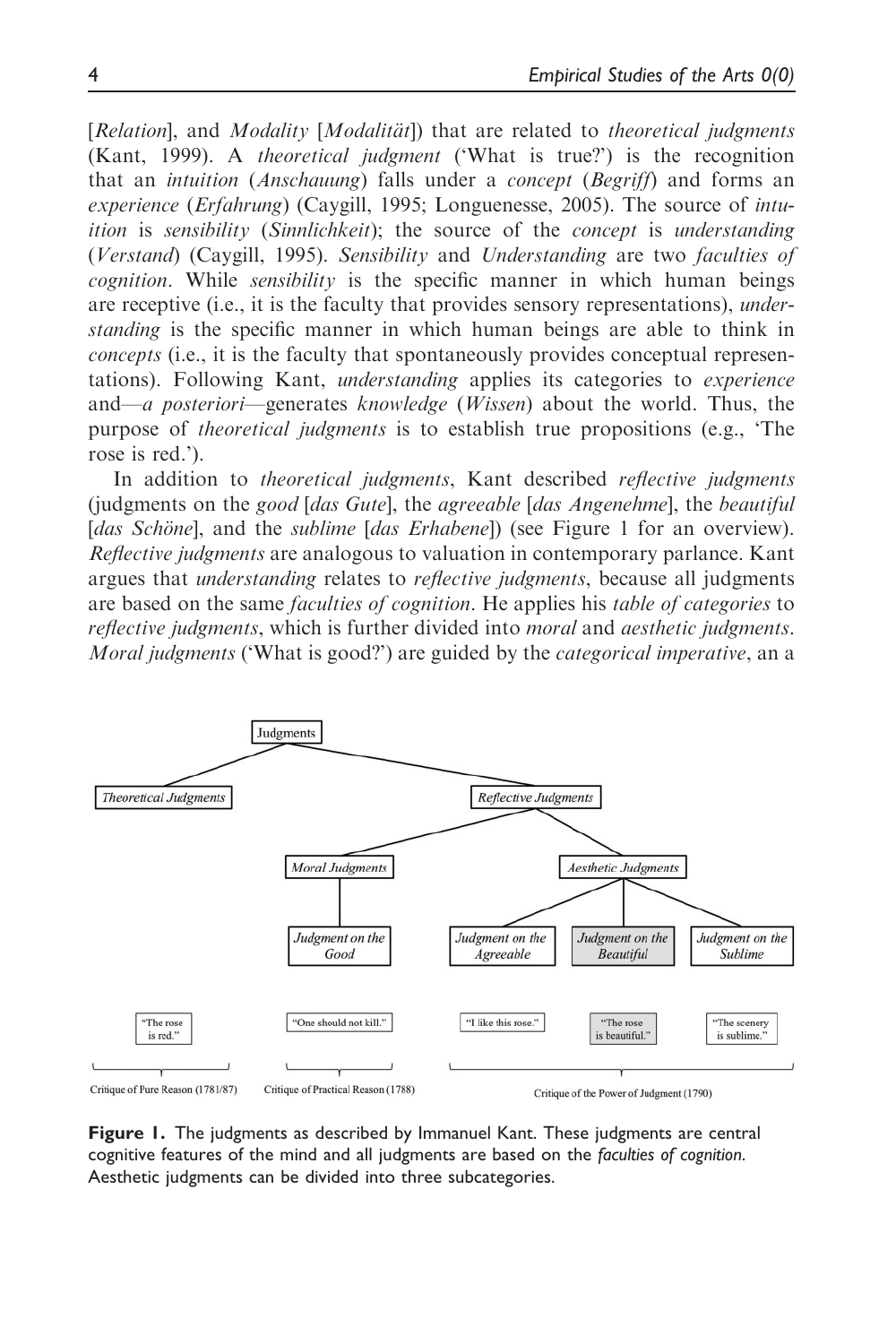priori law of reason (Vernunft) (Longuenesse, 2005) that he described in the Critique of Practical Reason (Kritik der praktischen Vernunft; Kant & Engstrom, 2002, first published in 1788). Aesthetic judgments (ästhetische Urteile; judgments on the *agreeable*, the *beautiful* and the *sublime*) are the main topic of the Critique of the Power of Judgment. A subcategory of aesthetic judgments is the already mentioned pure judgment of taste (judgment on the beautiful and judgment on the sublime). Here, we focus on the aesthetic judgment on the beautiful. Following the table of categories, Kant organizes his annotations to aesthetic judgments in four moments (Momente). These four moments differ from the *moments* relating to the *theoretical* or *moral judgments* (Zhouhuang, 2016).

Four *moments* of the *judgment on the beautiful* (see also Table 1):

- 1. Quality: First Moment: Judgments on the beautiful are disinterested (interesselos).
- 2. Quantity. Second Moment: Judgments on the beautiful are universal (universal).
- 3. Relation. Third Moment: Objects that evoke judgments on the beautiful possess purposiveness without an end  $(Zweckm\ddot{a})$  given the Zweck.
- 4. Modality. Fourth Moment: Judgments on the beautiful are necessary (notwendig).

In what follows, we describe each moment and consider their use in empirical aesthetics. In an additional section, we analyze the meaning of the sublime. Kant's writings are framed as a blueprint from which to explore whether his ideas are empirically testable, and whether they might inform current research.

|                                                                               | Aesthetic judgments                                    |                                                               |                                                               |
|-------------------------------------------------------------------------------|--------------------------------------------------------|---------------------------------------------------------------|---------------------------------------------------------------|
|                                                                               | Judgment on<br>the agreeable                           | Pure judgments on taste                                       |                                                               |
|                                                                               |                                                        | Judgment on<br>the beautiful                                  | Judgment on<br>the sublime                                    |
| First moment (Quality)<br>Second moment (Quantity)<br>Third moment (Relation) | interested<br>singular<br>purposiveness<br>with an end | disinterested<br>universal<br>purposiveness<br>without an end | disinterested<br>universal<br>purposiveness<br>without an end |
| Fourth moment (Modality)<br>Related faculty of Cognition                      | not necessary<br>understanding                         | necessary<br>understanding                                    | necessary<br>reason                                           |

Table 1. Aesthetic Judgments.

Note. This is an overview of Kant's aesthetic judgments and does not capture the nuance of his thinking.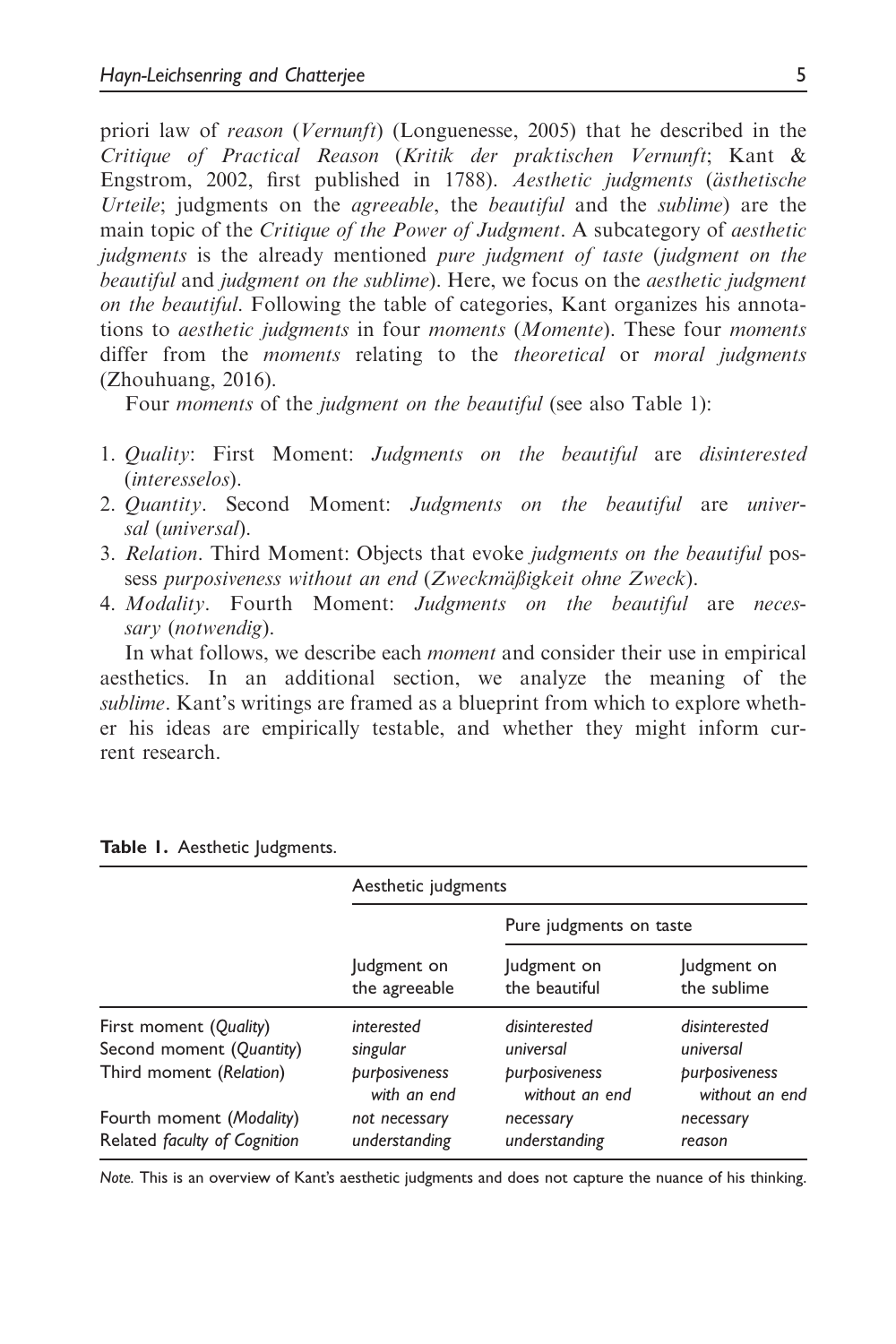## First Moment: Disinterestedness

Few terms are as closely connected to Kant as the notion of *disinterested plea*sure (Wohlgefallen ohne Interesse, also translated as disinterested interest; Kant, 1922, 2001). In §2, "The satisfaction that determines the judgment of taste is without any interest." Kant defines *interest*: "The satisfaction that we combine with the representation of the existence of an object is called interest" (KU, AA 05: 5; Kant, 2001). So, according to Kant, if someone experiences *pleasure* (*Lust*) from the existence of an object, he is interested in this object (Kant, 2001). For judgments on the beautiful, a specific state of disinterestedness is necessary.

It is readily seen that to say that it is **beautiful** and to prove that I have taste what matters is what I make of this representation in myself, not how I depend on the existence of the object. Everyone must admit that a judgment about beauty in which there is mixed the least interest is very partial and not a pure judgment of taste. One must not be in the least biased in favor of the existence of the thing, but must be entirely indifferent in this respect in order to play the judge in matters of taste. (KU, AA 05: 6–7; Kant, 2001)

Differentiating between subclasses of *aesthetic judgments* is of utmost importance. *Interest* in an object applies to *aesthetic judgments on the agreeable*. This interest has an individual (i.e., subjective) component and refers to the existence of the object. Since an individual judgment is not universal, it cannot be a judgment on the beautiful. For a judgment on the beautiful, the existence of the object has to be irrelevant; the perceiver must be disinterested. Disinterested simply means "not grounded on an interest" (Rind, 2010).

Strikingly, the term *disinterested* has been interpreted by philosophers and scientists in different ways (Zangwill, 1992). Some of these interpretations do not align with the Kant's use of the term. Kant argues that interest is a kind of pleasure. This pleasure is not the same as attention or motivation. Attending or being *motivated* is an active process, while *pleasure* is received passively (Zangwill, 1992). Therefore, interest has to be passive. In modern aesthetics research, the difference between active attention and passive interest is not often emphasized. Here, we describe two recent interpretations of the term disinterestedness.

The specific state of *disinterestedness* is associated with the *aesthetic attitude* (Cupchik, 1992; Dickie, 1964; Leder et al., 2004). An aesthetic attitude is defined as a mode of aesthetic contemplation of stimuli (Brattico & Vuust, 2017). People evaluate objects differently if they consider objects as artworks (Gerger, Leder, & Kremer, 2014). An ERP study showed that aesthetic evaluation (or a judgment on the beautiful) occurred during contemplation and not during free viewing. Furthermore, not beautiful stimuli did not elicit negative fronto-central responses (Höfel & Jacobsen, 2007). This study, however, analyzed an active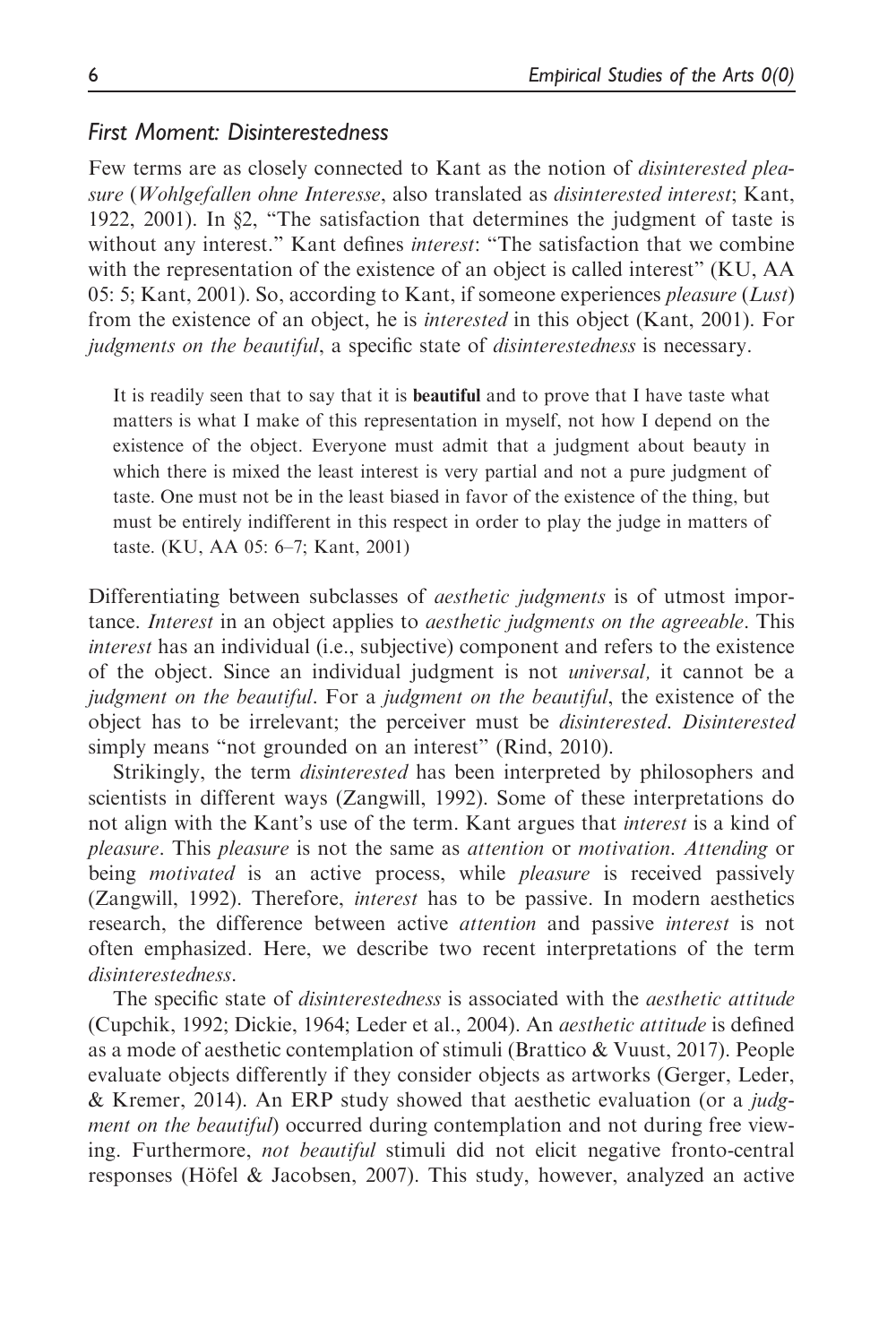process—and, therefore, was not investigating disinterestedness as the term is meant by Kant. Nothing indicates that Kant thought that paying *attention* to or contemplating an object in a certain way is relevant for a judgment on the beautiful.

On another interpretation, the state of disinterestedness (or better disinterested interest) is relevant to the neuropsychological state of liking without wanting (Belke et al., 2015; Chatterjee, 2010, 2015). In the latter, an (beautiful) object induces aesthetic pleasure without evoking additional desires. But it is disputable if the notion of wanting is the same as Kant's interest. Wanting is defined as motivation for a reward and has two components: not necessarily conscious "incentive salience" and "conscious desires for incentives or cognitive goals" (Berridge & Kringelbach, 2008). There is a similarity between wanting and interest. Both relate to utilitarian goals (Belke et al., 2015). Nevertheless, the terms are not congruent. Following Kant's notions, judgments on the beautiful can only be made without *interest*. But one could certainly *want* to possess a *beau*tiful object because of the pleasure derived from it. Therefore, to want an object does not mean that it cannot be beautiful, while having an interest on an object means that it cannot be beautiful. Here, one of the main obstacles in mapping Kant to modern research becomes obvious: Kant uses a language with a different (a philosophical) reference system. Liking and wanting are neurophysiologically defined, while *interest* is a philosophical term. Therefore, redefining terms is necessary when operating with Kant's terms. For example, in order to use the term disinterestedness in neurophysiology, one risks altering the philosophical meaning. By taking the term out of the context of *judgments on the beautiful*, the term has different connotations. One could, for instance, redefine disinterestedness as an absence of wanting and investigate whether this absence of wanting is necessary for *aesthetic experiences*. However, this definition of *disinterestedness* is not Kant's use of the term.

Within his philosophical system, Kant does not fully describe how one gets to the state of disinterestedness. Therefore, it is difficult if not impossible to empirically investigate this Moment (as described by Kant). However, to argue for universality, Kant needs the concept of *disinterestedness*. Disinterested judgments are not subjective. This is the only way to assume that everybody would agree with a *judgment on the beautiful*. Therefore, being *disinterested* is *necessary* to make a *judgment on the beautiful*.

## Second Moment: Universality

It was common in 18th century Western philosophy to assume that everybody agreed on judgments about the beauty of an object. This idea was elaborated by other philosophers before Kant published his works on aesthetics (e.g., Baumgarten, 1758; Hume, 1757). Kant's philosophical concept, however, focused on subjective experiences. Therefore, he merged two contradicting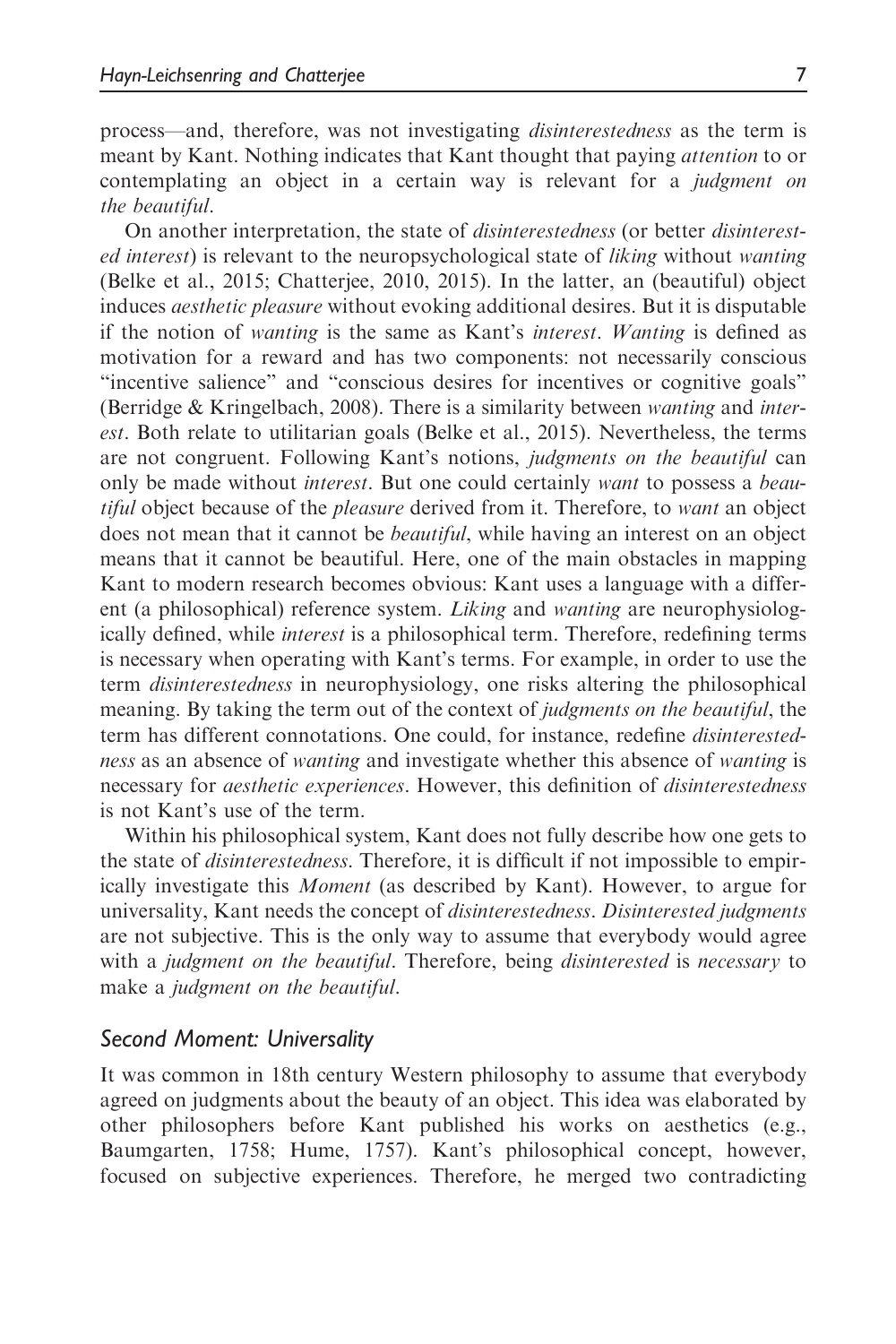premises: (a) *judgments on the beautiful* are *universal (allgemeingultig)* and (b) judgments on the beautiful are *subjective* (*subjektiv*). His solution lies in §9: "Investigation of the question: whether in the judgment of taste the feeling of pleasure precedes the judging of the object or the latter precedes the former" (KU, AA 05: 27; Kant, 2001). Kant writes:

Thus it is the universal capacity for the communication of the state of mind in the given representation which, as the subjective condition of the judgment of taste, must serve as its ground and have the pleasure in the object as a consequence. Nothing, however, can be universally communicated except cognition and representation so far as it belongs to cognition. For only so far is the latter objective, and only thereby does it have a universal point of relation with which everyone's faculty of representation is compelled to agree. Now if the determining ground of the judgment on this universal communicability of the representation is to be conceived of merely subjectively, namely without a concept of the object, it can be nothing other than the state of mind that is encountered in the relation of the powers of representation to each other insofar as they relate a given representation to cognition in general.

The powers of cognition that are set into play by this representation are hereby in a free play, since no determinate concept restricts them to a particular rule of cognition. Thus the state of mind in this representation must be that of a feeling of the free play of the powers of representation in a given representation for a cognition in general (KU, AA 05: 27–28; Kant, 2001).

According to Kant, the judgment on the beautiful precedes pleasure. If pleasure were to precede a judgment, then the result would in his terms be an individual judgment on the agreeable (Kant, 2001). Instead, the judgment on the beautiful is—like a theoretical judgment—based on faculties of cognition (*Erkenntnisvermögen*) that are identical in everyone. *Beautiful* objects evoke free play (freies Spiel) of the faculties of cognition (sensibility and understanding) and this harmonious (harmonisch) free play leads to a feeling of pleasure. But beautiful objects do not trigger *free play* because of their objective properties see §11: "The judgment of taste has nothing but the form of the purposiveness of an object (or of the way of representing it)" (KU, AA 05: 34; Kant, 2001). Instead, free play is based on their purposiveness without an end (see section Third Moment: Purposiveness Without an End). In short, Kant proclaims that the reason for the universality of judgments on the beautiful lies in the universality of human faculties of cognition. Our ability to make theoretical judgments (e.g., 'The rose is red.') is based on the same mechanism as our ability to make *judgments on the beautiful* (e.g., 'The rose is beautiful.'). But in a judgment on the beautiful, the faculties of cognition are in free play (Kant, 1999, 2001). This free play is evoked if an item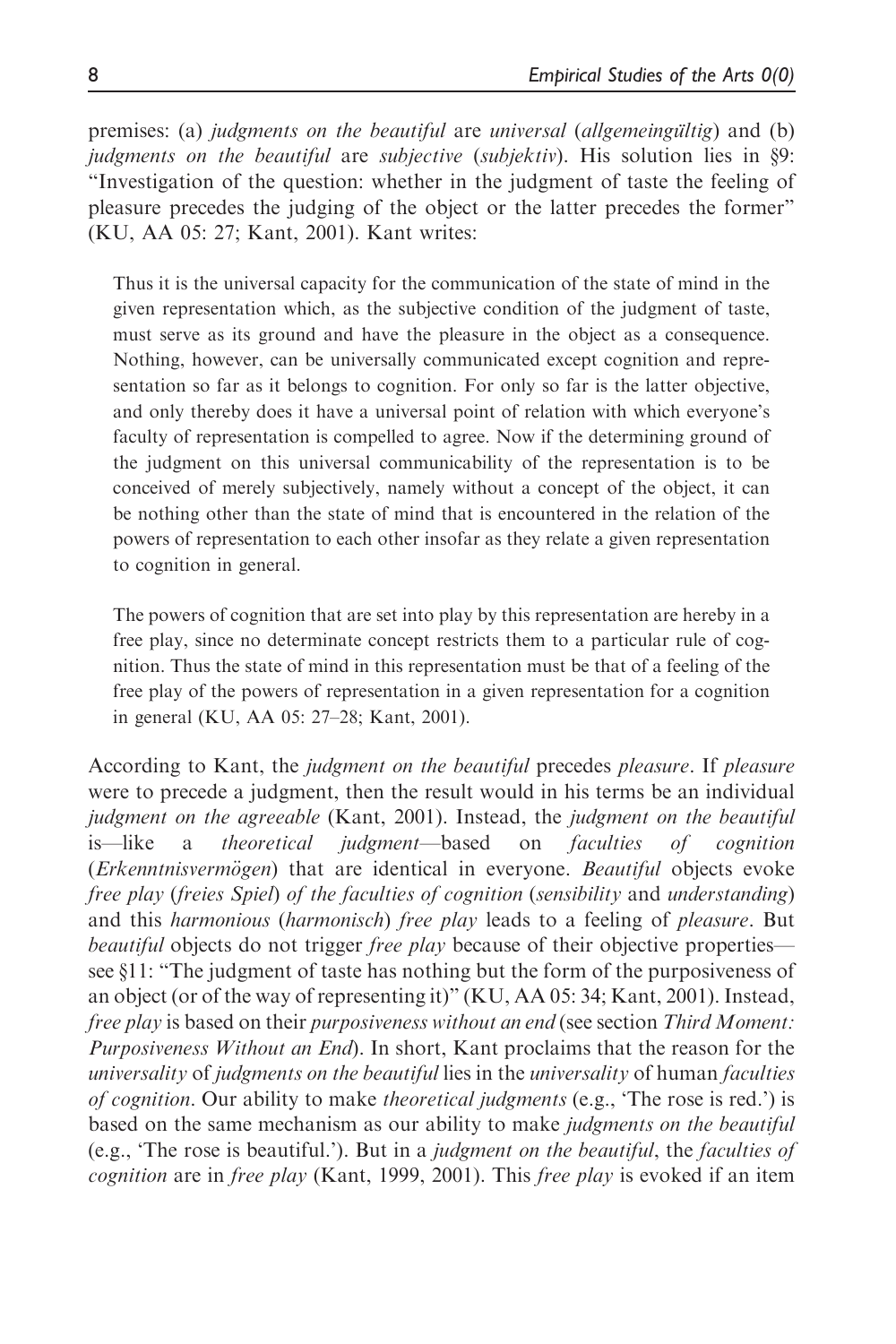looks *as if* it possesses an intrinsic *end* (Zweck) but actually does not (see section Third Moment: Purposiveness Without an End).

Most modern empirical aesthetics researchers disagree with strictly universal claims. Instead, they often focus on individual preferences (Leder, Gerger, Brieber, & Schwarz, 2014; Mallon, Redies, & Hayn-Leichsenring, 2014). However, several psychophysical approaches to aesthetics strive to identify universally preferred object properties. Gustav Theodor Fechner (1876) is regarded as the founder of Psychophysics. He measured objective properties and related them to beauty. For instance, he proposed that the Golden Ratio is universally preferred—an idea that has not been confirmed consistently (McManus, 1980). There is little evidence for the existence of universally beautiful psychophysical properties. One reason for the absence of such universals might be that experiences of *beauty* are domain specific (Marković, 2014). By contrast, recently lowlevel image statistics have proposed as attributes of universally preferred in visual stimuli (Brachmann, Barth, & Redies, 2017; Graham & Field, 2007; Redies, Hasenstein, & Denzler, 2007).

In comparison, *universals* in empirical aesthetics are based on consistency of preference ratings, while Kant proposed an absolute agreement on all judgments on the beautiful. Consequently, the two types of universality in aesthetic judgments differ. Furthermore, in empirical aesthetics, the notion of *universality* is based on objective similarities in neurophysiological responses or on objective similarities between *beautiful* items. While Kant did not know about neurophysiological responses, he negated the existence of objective *universal* properties for beautiful items. Instead, he proposed that beautiful items share one single aspect: purposiveness without an end (Kant, 2001).

## Third Moment: Purposiveness Without an End

The purposiveness without an end (Zweckmäßigkeit ohne Zweck, also translated as purposiveness without purpose or finality without an end; Kant, 1922, 2001, 2009) is—according to Kant—the only thing that beautiful items have in common. But what does Kant mean? In order to investigate his meaning, one has to interpret Kant's definition of *end* and *purposiveness*.

If one would define what an end is in accordance with its transcendental determinations (without presupposing anything empirical, such as the feeling of pleasure), then an end is the object of a concept insofar as the latter is regarded as the cause of the former (the real ground of its possibility); and the causality of a concept with regard to its object is purposiveness (forma finalis). (KU, AA 05: 32; Kant, 2001)

Therefore, the *end* (or *purpose*) of an object describes the causal relation between the intuition of the object and the concept it falls under. There is a reciprocal relation. Objects that have an *end* fall under a *concept* (e.g., we can name an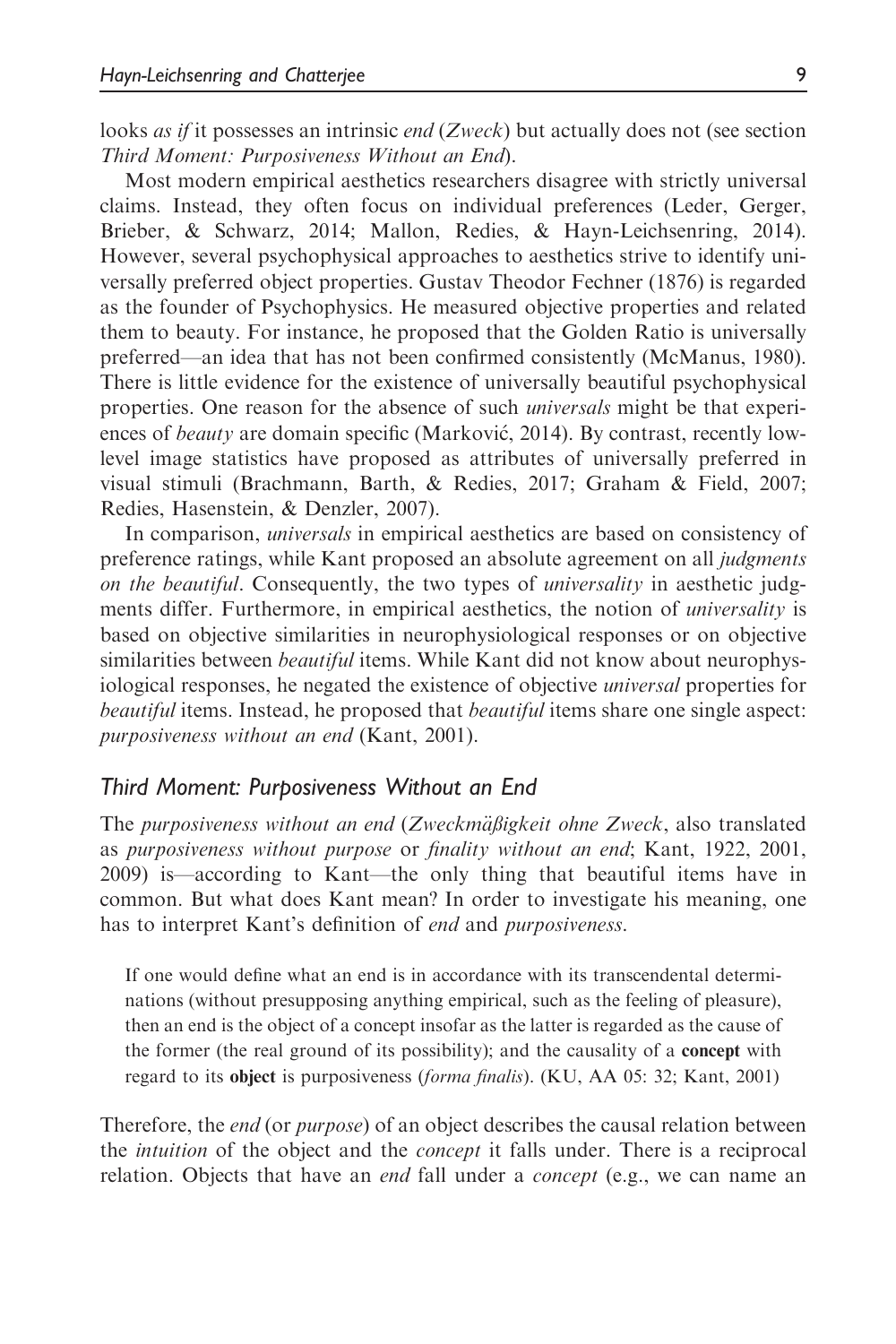object hammer because our understanding relates the object to the concept hammer)—but only because these objects exist, a *concept* is established (i.e., because there are *hammers* in the world, the *concept hammer* exists). Purposiveness is the property of appearing as created or designed. Usually, objects that possess purposiveness have an end, the exception are beautiful objects. Kant differentiates between an external end (what the item was meant to accomplish, relating to utility) and an internal *end* (what the item was meant to be like, relating to perfection). This distinction gives two types of beauty: free beauty and adherent beauty (sometimes translated as dependent beauty).

There are two kinds of beauty: free beauty (pulchritudo vaga) or merely adherent beauty (pulchritudo adhaerens). The first presupposes no concept of what the object ought to be; the second does presuppose such a concept and the perfection of the object in accordance with it. (KU, AA 05: 48; Kant, 2001)

According to Kant—*beautiful* human beings, *beautiful* horses (in Kant's understanding, horses can be seen as a kind of tool for field work) and beautiful buildings presuppose a *concept* (i.e., they have an *end*) and, therefore, possess adherent beauty. This list can be extended to all functional (design) objects but not to artworks, because for adherent beauty, a state of disinterestedness is not required. Thus, only *free beauty* leads to a *judgment on the beautiful*, because by definition, these judgments are free of concepts (see KU, AA 05: 48; Kant, 2001: "That is beautiful which pleases universally without a concept."). Kant gives examples, that to us appear odd, to illustrate his point. Natural objects possessing free beauty are flowers, some birds (parrots, hummingbirds, and birds of paradise), and marine crustacean. As an example for human-made items possessing free beauty, he cites nonrepresentational drawings (designs *á* la grecque), foliage and wallpaper (KU, AA 05: 49; Kant, 2001). He does not mention specific artworks.

Kant proposes that *beautiful* objects appear *as if* (*als ob*) they have an *end* (purpose) without actually having one. Beauty has neither utility nor perfection, but it still appears like it has an end. The faculties of cognition (sensibility and understanding) usually categorize objects (or *intuitions* of objects) as falling under a *concept. Beautiful* objects do not fall under a *concept* but appear as if they do. Thus, they elicit *free play* of the *faculties of cognition*. This, in fact, is the reason why *beautiful* items evoke a kind of *pleasure*. In short, this *pleasure* is defined as a feeling that is evoked by the recognition of *purposiveness*—see §6: "On the combination of the feeling of pleasure with the concept of the purposiveness of nature" (KU, AA 05: 17; Kant, 2001).

Thereby, one has to distinguish natural and artistic objects. Beautiful natural objects (such as trees, mountains, birds, etc.) appear purposive (it seems as if they were created in order to achieve a specific goal), but—following Kant—their beauty does not possess an end that is detectable to the human mind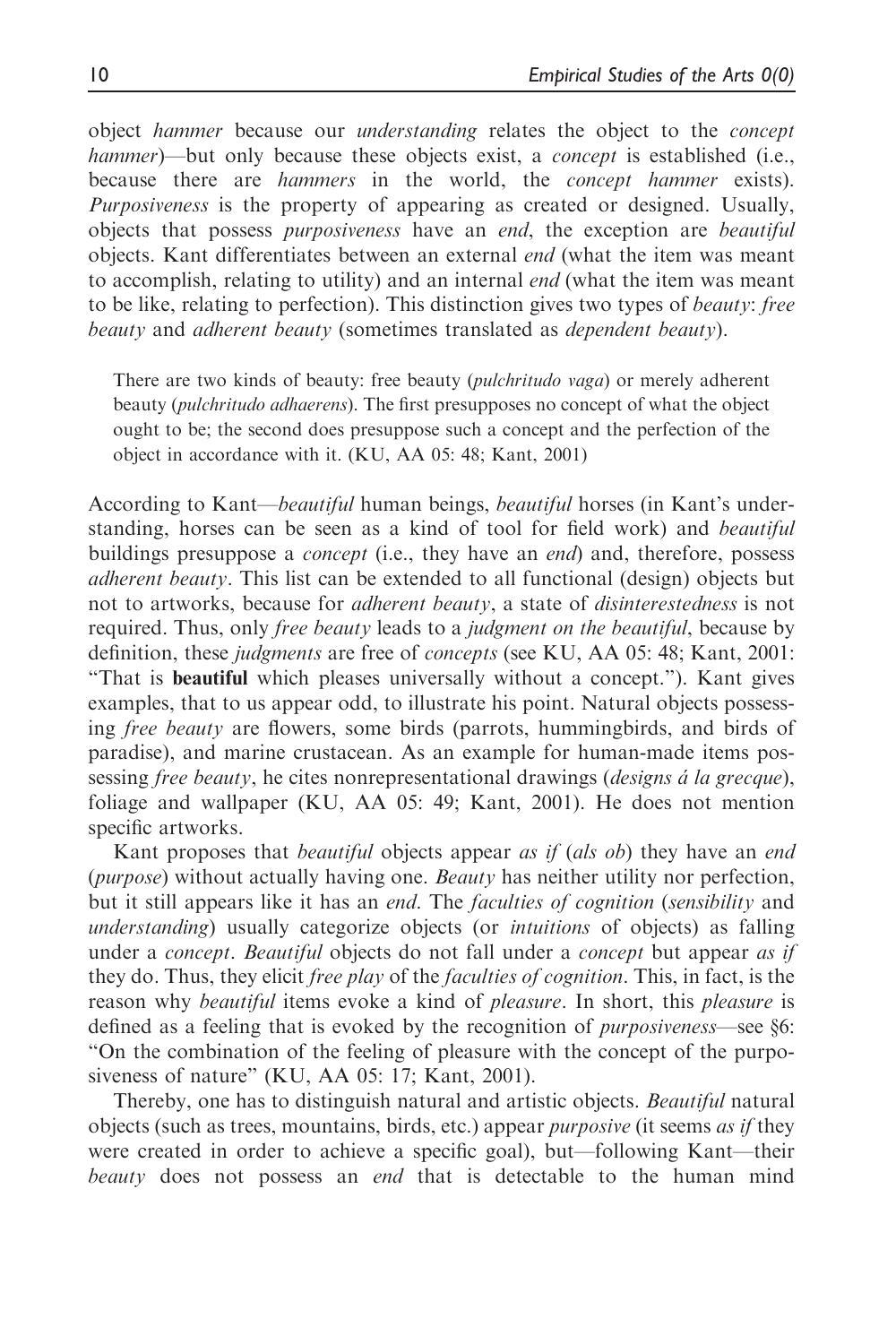(Kant, 2001) In other words: There is no (human related) end in nature. Only humans are able to create objects with specific (human related) *end*. Artworks are different. A *beautiful* artwork is a human-made object without an *end*. In order to create objects with an end one applies rules, but there are no rules from which a *beautiful* item is created:

In a product of art one must be aware that it is art, and not nature; yet the purposiveness in its form must still seem to be as free from all constraint by arbitrary rules as if it were a mere product of nature. On this feeling of freedom in the play of our cognitive powers, which must yet at the same time be purposive, rests that pleasure which is alone universally communicable though without being grounded on concepts. Nature was beautiful, if at the same time it looked like art; and art can only be called beautiful if we are aware that it is art and yet it looks to us like nature. (KU, AA 05: 179; Kant, 2001)

Kant proposes an inverse *as if* for the beauty of nature and art. Nature is beautiful if it appears *as if* it is art and art is beautiful if it appears *as if* it is nature. Both as-if-conditions lead to a purposiveness without an end.

To our knowledge, *purposiveness without an end* has not been tested in empirical aesthetics research. However, cognitive mechanisms (that might be related to the purposiveness without an end) are important in empirical aesthetics. In the Model of aesthetic appreciation and aesthetic judgments, Leder, Belke, Oeberst, & Augustin (2004) discusses an inherent cognitive component in aesthetics. Following this model, the perceiver of an aesthetic object (consciously and subconsciously) reflects on the item from which he might have an aesthetic experience (or feel aesthetic pleasure). There are two major differences between Kant's notions and Leder's model. First, the model is not concerned specifically with beauty, but rather *aesthetic judgments* and *aesthetic pleasure*. The proposed judgments are determined individually and, therefore, not congruent with Kant's universal *judgments on the beautiful*. Also, *aesthetic pleasure* is not congruent with the pleasure stemming from the judgment on the beautiful. The judgment on the beautiful evokes a pleasure of a very specific kind (namely, the *pleasure* based on the *purposiveness without an end*) that is largely different from, for instance, the pleasure of interest (see section First Moment: Disinterestedness). Thus, equating pleasure on the judgment on the beautiful with physiological reactions associated with *aesthetic pleasure* can be problematic (see also Vale, Gerger, Leder, & Pelli, 2015). Secondly, while the cognitive aspects in the model are relevant for modern art, the model does not address nature. Purposiveness without an end, however, applies to artificial and natural objects (Kant, 2001).

In conclusion, the notion of *purposiveness without an end* is not represented in the widely cited Model of aesthetic appreciation and aesthetic judgments (Leder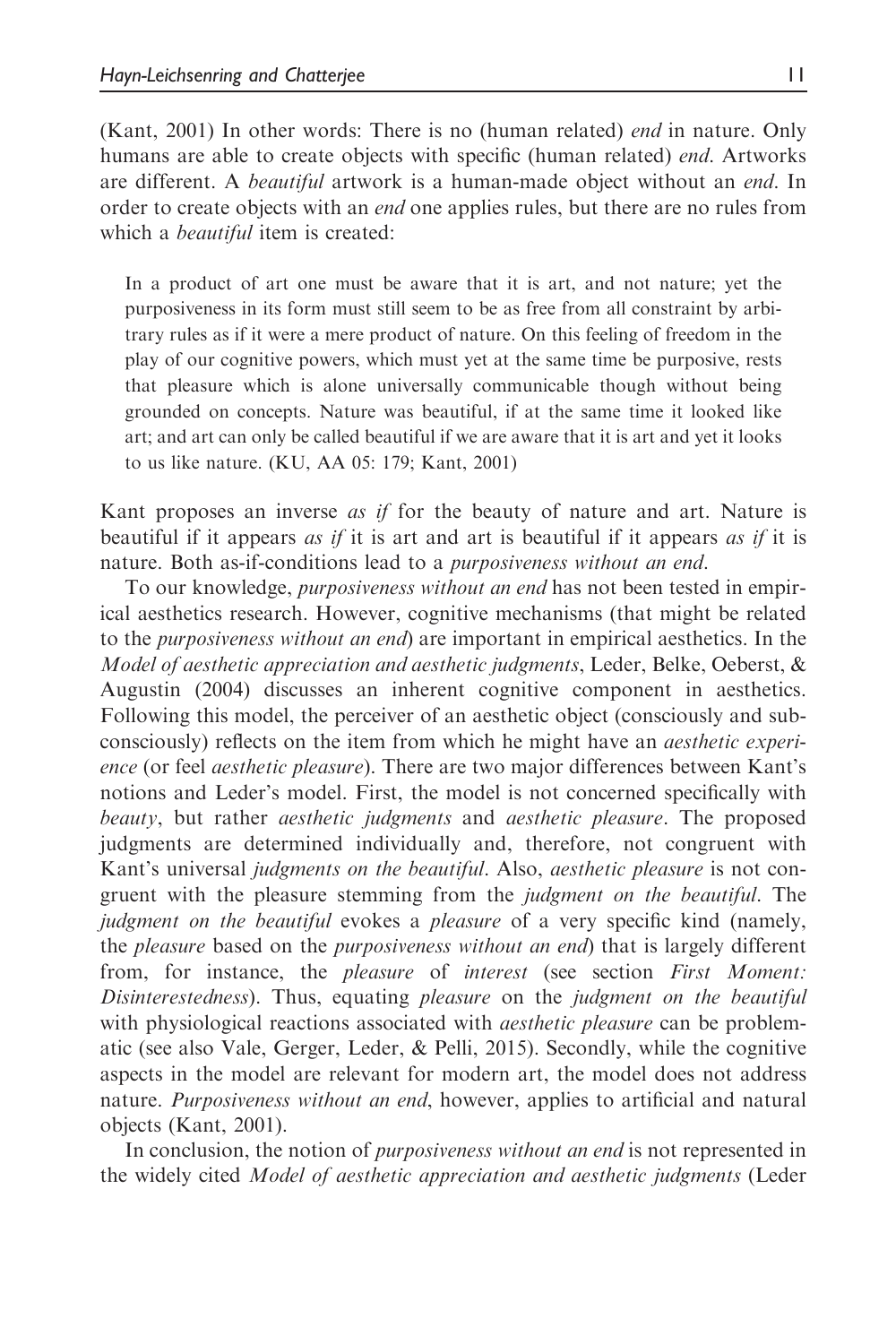et al., 2004; Leder & Nadal, 2014). To our knowledge, purposiveness without an end has not been taken up as a focus of inquiry in modern aesthetics research.

## Fourth Moment: Necessity (sensus communis)

In the Fourth Moment, Kant attempts to show that *judgments on the beautiful* are necessary (notwendig). Necessity (Notwendigkeit) implies that everybody agrees with *judgments on the beautiful*. It is, however, a necessity of a special kind, namely, an exemplary (exemplarisch) and conditional (bedingte) necessity (Kant, 2001). *Exemplary* means that the *judgment on the beautiful* does not follow or produce a mere concept of beauty. Instead, it reflects a "necessity of the assent of all to a judgment that is regarded as an example of a universal rule that one cannot produce" (KU, AA 05: 62; Kant, 2001). In other words: A singular *judgment on the beautiful* is an example of how everyone should be judging. The term conditional refers to the causation of the necessity of the judgment on the beautiful. It is based on common sense (Gemeinsinn, sensus com*munis*). *Common sense* is a subjective principle that allows one to judge based on feeling of pleasure rather than on concepts (as is the case in theoretical judgments).

By "sensus communis," however, must be understood the idea of a communal sense, i.e., a faculty for judging that in its reflection takes account (a priori) of everyone else's way of representing in thought, in order **as it were** to hold its judgment up to human reason as a whole and thereby avoid the illusion which, from subjective private conditions that could easily be held to be objective, would have a detrimental influence on the judgment. (KU, AA 05: 157; Kant, 2001)

In §22, "The necessity of the universal assent that is thought in a judgment of taste is a subjective necessity, which is represented as objective under the presupposition of a common sense" (KU, AA 05: 66; Kant, 2001), Kant explains the outcome of the a priori common sense in detail.

In all judgments by which we declare something to be beautiful, we allow no one to be of a different opinion, without, however, grounding our judgment on concepts, but only on our feeling, which we therefore make our ground not as a private feeling, but as a common one. Now this common sense cannot be grounded on experience for this purpose, for it is to justify judgments that contain a "should": it does not say that everyone will concur with our judgment but that everyone should agree with it. Thus the common sense, of whose judgment I here offer my judgment of taste as an example and on account of which I ascribe exemplary validity to it, is a merely ideal norm, under the presupposition of which one could rightfully make a judgment that agrees with it and the satisfaction in an object that is expressed in it into a rule for everyone: since the principle, though only subjective, is nevertheless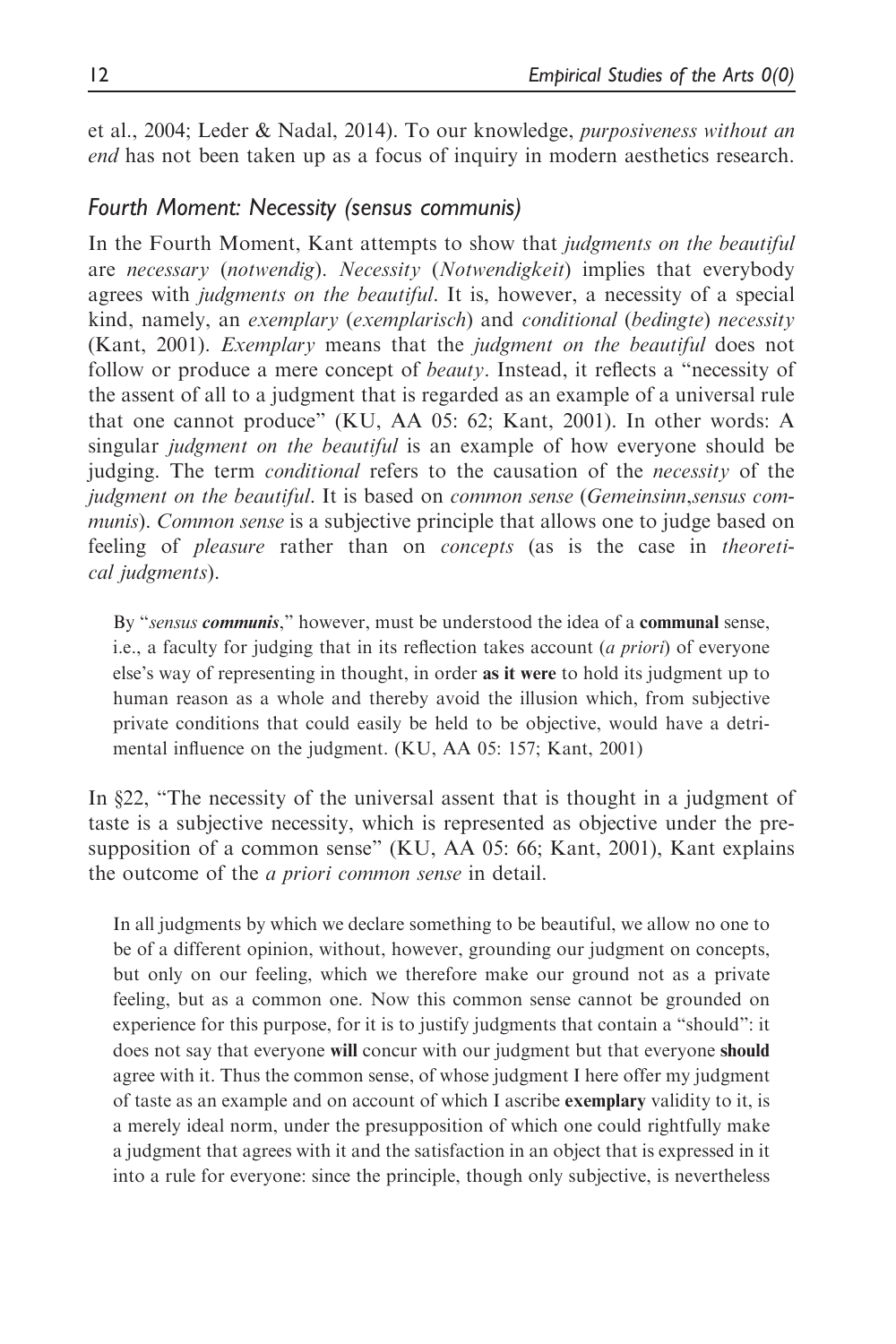assumed to be subjectively universal (an idea necessary for everyone), which, as far as the unanimity of different judges is concerned, could demand universal assent just like an objective one—if only one were certain of having correctly subsumed under it. (KU, AA 05: 66; Kant, 2001)

For Kant, all four moments can be summed up in the notion of the common sense. It is the connection between *universal judgments* and *subjective* feelings and, therefore, the key to our aesthetic capabilities. There is, however, no empirical evidence for Kant's notion of common sense in human beings. Instead, Kant seems to make a circular argument: Only common sense allows us to make universal judgments on the beautiful and the fact that we make universal judgments on the beautiful is evidence that we possess common sense.

While—to our knowledge—there is no proof of Kant's idea of *necessity*, empirical findings seem to contradict his theory. The default mode network (DMN) reflects task-independent brain activity that is associated with selfreflection and introspection (Gusnard, Raichle, & Raichle, 2001). The DMN is also active when participants perceive artworks rated as highly *moving* (Vessel, Starr, & Rubin, 2013). The ostensible contradiction between the DMN and Kant's notions about *necessity* is that while the DMN is activate when participants perceive their individual favorite artworks, Kant proposed that everybody has to (rightfully) demand agreement on his or her *judgments on the* beautiful. If an object possesses a purposiveness without an end, everybody should judge it as *beautiful* because everybody has a (similar) *common sense*. This relationship can be seen as causal. However, the trigger stimulus for the DMN activation is highly individual. The results are based on different *tastes* for *moving* art. The ostensible contradiction is again based on incongruent terminologies. Moving (the term used in the experimental design) is an aesthetic category that might refer to judgments on the agreeable. Aesthetical experiences that move us are not free of individual components. Instead, individual factors such as cultural background, individual knowledge, and subjective preferences are of utterly importance for aesthetic judgments (Leder et al., 2004; Leder & Nadal, 2014; Vessel et al., 2013).

Kant had a clear definition (very specific and theoretical) of *judgments on the* beautiful which modern researcher usually do not follow. Of course, they are not obliged to do so. There is no reason to rely on an old and nonempirical definition of a loaded term. But these circumstances make it nearly impossible to make nontrivial statements on Kant's philosophy based on empirical results.

## The Sublime

We focused on the *beautiful* (and the *agreeable*). However, the *sublime* (*das* Erhabene) is another prominent aesthetic term that Kant introduced in an earlier text (Kant, 2004; first published in 1764) and elaborated in his third critique.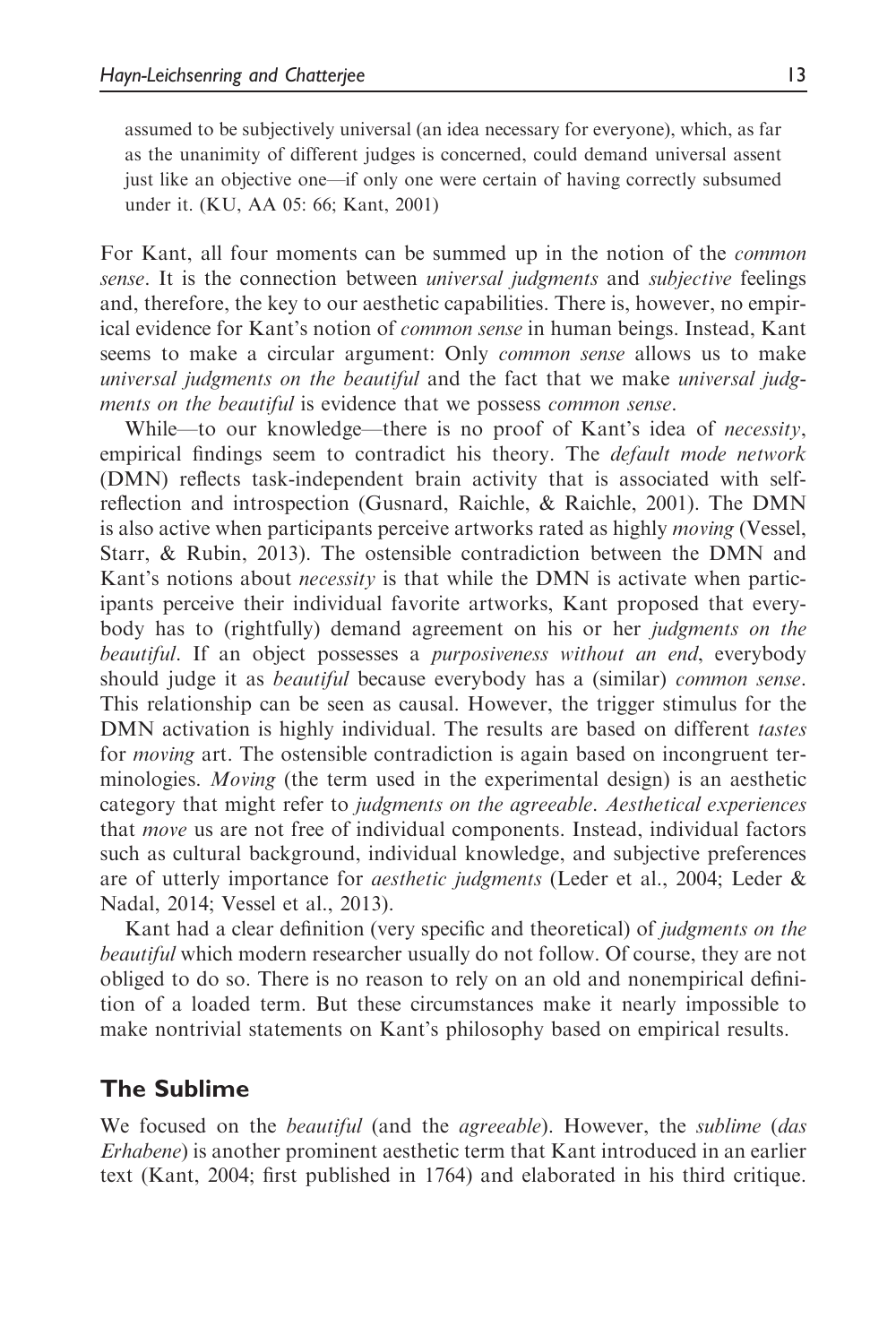The *sublime* is closely related to the *beautiful*. Both are reflective and do not depend on the mere perception of an object.

The beautiful coincides with the sublime in that both please for themselves. And further in that both presuppose neither a judgment of sense nor a logically determining judgment, but a judgment of reflection: consequently the satisfaction does not depend on a sensation, like that in the agreeable, nor on a determinate concept, like the satisfaction in the good; but it is nevertheless still related to concepts, [ . . . ]. (KU, AA 05: 74; Kant, 2001)

Despite a similar structure of both pure judgments on taste (judgments on the beautiful and judgments on the sublime), the two aesthetic terms differ.

The most important and intrinsic difference between the sublime and the beautiful, however, is this: that if, as is appropriate, we here consider first only the sublime in objects of nature (that in art is, after all, always restricted to the conditions of agreement with nature), natural beauty (the self-sufficient kind) carries with it a purposiveness in its form, through which the object seems as it were to be predetermined for our power of judgment, and thus constitutes an object of satisfaction in itself, whereas that which, without any rationalizing, merely in apprehension, excites in us the feeling of the sublime, may to be sure appear in its form to be contrapurposive for our power of judgment, unsuitable for our faculty of presentation, and as it were doing violence to our imagination, but is nevertheless judged all the more sublime for that. (KU, AA 05: 76; Kant, 2001)

Kant writes that the *judgment on the sublime* can only be made on objects of nature and that these *sublime* objects are defined by their *boundlessness* (Grenzlosigkeit; Kant, 2001). While the beautiful relates to the understanding, the concept of the *sublime* is related to *reason* (Vernunft): "That is sublime which even to be able to think of demonstrates a faculty of the mind that surpasses every measure of the senses" (KU, AA 05: 85; Kant, 2001). Reason is—in contrast to *understanding*—independent of *sensibility* (or perception). While *understanding* operates through *a posteriori* judgement, *reason* operates through a priori syllogism. Therefore, the sublime is something beyond experience.

That the sublime is therefore not to be sought in the things of nature but only in our ideas follows from this; but in which of these it lies must be saved for the deduction.

The above explanation can also be expressed thus: That is sublime in comparison with which everything else is small. (KU, AA 05: 84; Kant, 2001)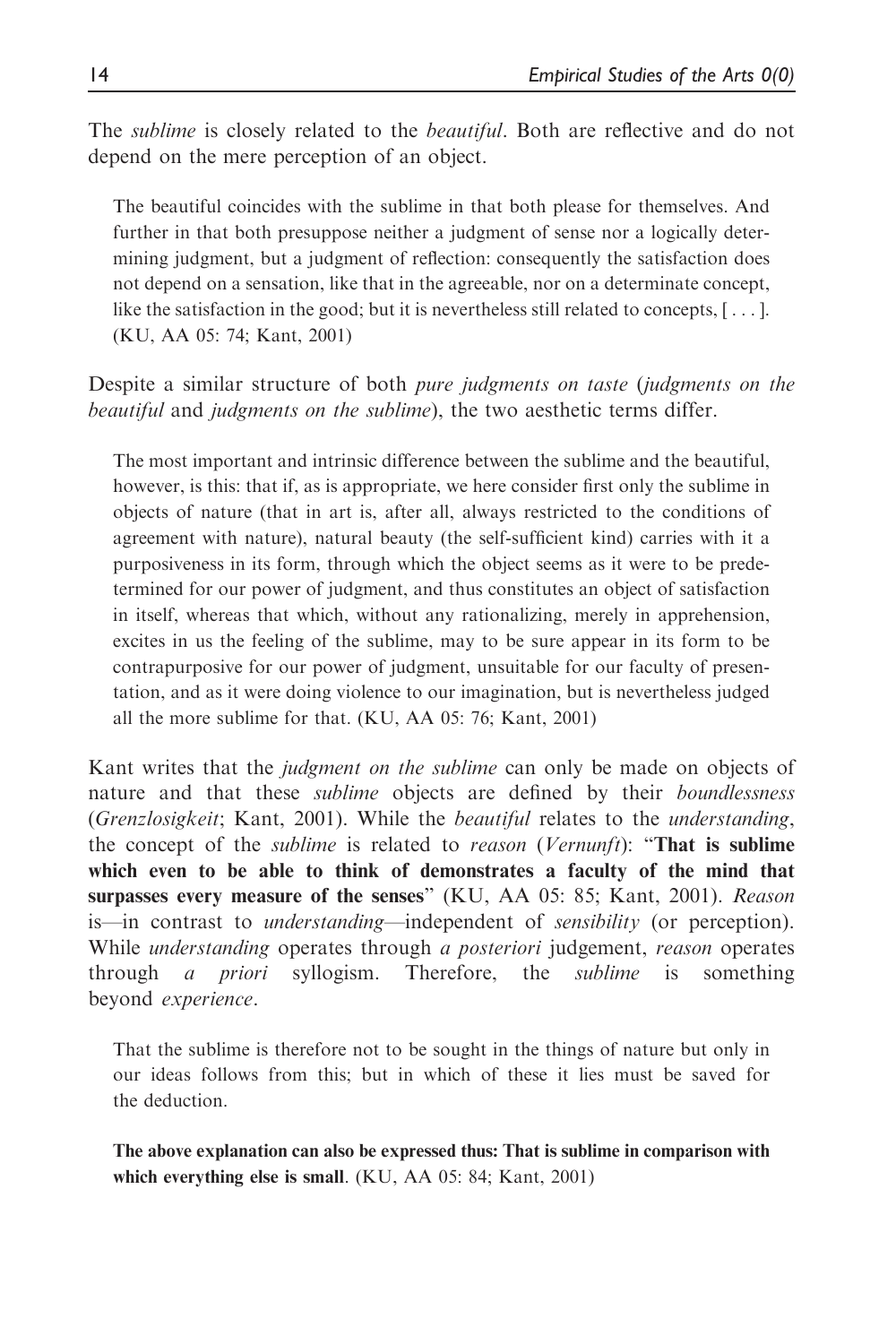Kant distinguishes between mathematical sublime (Mathematisch-Erhabenes) and dynamic sublime Dynamisch-Erhabenes). Mathematical sublime is the quality that something is overwhelming in size (e.g., a mountain range) and dynamic sublime is the quality of power that does not affect us directly (e.g., a thunderstorm from a safe position).

Hur and McManus (2017) argue that the sublime is not commonly (or properly) involved in aesthetic models, because of the difficulty in defining the term. Instead, sublime is used vaguely so that it can be associated with nearly every kind of aesthetic experiences (Hur & McManus, 2017; Pelowski, Markey, Forster, Gerger, & Leder, 2017). Edmund Burke's notion of the term sublime is more objective than Kant's (Burke, 1998, first published in 1757) and, therefore, Burke's definition could be beneficial as a source for empirical aesthetic research. While Kant explicitly restricted the *sublime* to natural objects, Burke's notion of the sublime incorporates human-made objects. The feeling of the sublime during the perception of artworks has been investigated. In a rating study, Eskine, Kacinik, and Prinz (2012) showed that fear—but not happiness or arousal—enhances the feeling of the sublime. However, this finding does not apply to the sublime as the term was used by Kant.

## **Discussion**

It is difficult to review Kant's third critique in a short paper. Nevertheless, we touch on his main ideas and have tried to connect them to recent research in empirical aesthetics.

Philosophical books (like Kant's Critique of the Power of Judgment) are usually written with the objective of reaching (universal) agreement. The arguments are constructed to be logically validated rather than empirically tested. For instance, experiments cannot easily falsify the existence of *purposiveness without* an end or disinterestedness (as Kant meant).

With these limits in mind, a major challenge in connecting Kant's ideas to modern empirical aesthetics is that Kant created a coherent system in which his putative components are closely and inseparably connected. In brief, an object that possesses purposiveness without an end is necessarily judged as beautiful (judgment on the beautiful), because it evokes in every (universal) person a feeling of disinterested pleasure. Such objects have only one thing in common: They evoke the *free play of the faculties of cognition* (*sensibility* and *understanding*). If the faculties of cognition are in free play, common sense necessarily leads to a judgment on the beautiful (i.e., 'The object is beautiful.') (Kant, 2001). To accept Kant's ideas, one has to endorse an entire system. If one component is negated, the whole system collapses.

The specific (and complex) terminology in his work makes using Kant's ideas difficult. This problem is evident in the interpretation of Kant's term disinterested. Most scientists neglect the passive nature of the term *interest* and, instead,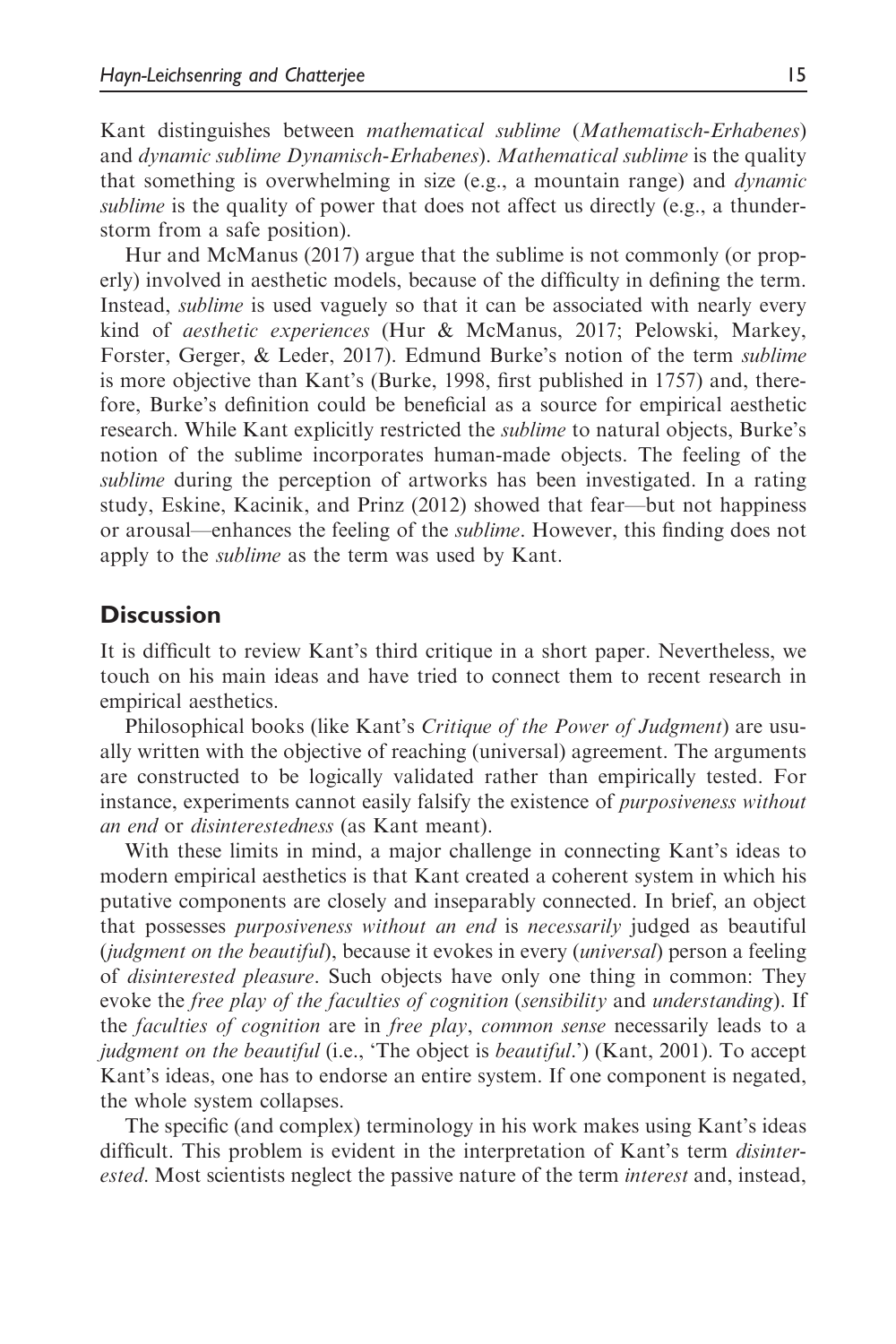equate it with active processes (*wanting*; *disinterestedness* as analogy to *aesthet*ic attitude).

The term *universal* is also critical. In empirical research, perfect consensus in any evaluation is never achieved. Universal in Kant's terms means that everybody makes the same judgment. On a separate note, Kant did not exactly construct an argument that *judgments on the beautiful* are *universal*. To be more precise, he assumed (as was common in his time) that beauty is universal and built his philosophical system of aesthetics on this assumption.

To our knowledge, no modern researcher in empirical aesthetics follows Kant's definition of *beauty*. In experiments, terms are often defined operationally, and left up to the participants' judgments (Brielmann & Pelli, 2017; Hayn-Leichsenring, Lehmann, & Redies, 2017). In theoretical articles, scientists usually use the term *beauty* in an objective-formalistic way (Chatterjee  $\&$  Vartanian, 2016). For example, Redies (2014) defines *beauty* as a "formal inherent property of visual stimuli that has the potential to elicit visual pleasure by direct sensory stimulation." Following this definition, the (objective) property of beauty might or might not elicit pleasure. In contrast, as described in section Fourth Moment: Necessity (sensus communis), Kant's judgments on the beautiful are not based on objective properties and they irrevocably triggers the judgment on the beautiful.

This contrast relates to another major difference between Kant's aesthetics and modern empirical aesthetics: the relation to necessity. Kant's system is based on a universal (nonobjective) feature of beautiful objects that necessarily leads to positive judgments on the beautiful. This idea is not compatible with empirical aesthetics. Experimental participants' preferences vary (Gerger et al., 2014; Lyssenko, Redies, & Hayn-Leichsenring, 2016; Vessel et al., 2013). Consequently, modern researchers look for correlations of specific (often objective) criteria with preference ratings and individual aesthetic experiences. This variability does not make sense for Kant's *judgments on the beautiful*. Individual variability for Kant applies to the agreeable:

For one person, the color violet is gentle and lovely, for another dead and lifeless. One person loves the tone of wind instruments, another that of stringed instruments. It would be folly to dispute the judgment of another that is different from our own in such a matter, with the aim of condemning it as incorrect, as if it were logically opposed to our own; thus with regard to the agreeable, the principle Everyone has his own taste (of the senses) is valid.

With the beautiful it is entirely different. It would be ridiculous if (the precise converse) someone who prided himself on his taste thought to justify himself thus: "This object (the building we are looking at, the clothing someone is wearing, the poem that is presented for judging) is beautiful for me." For he must not call it beautiful if it pleases merely him. Many things may have charm and agreeableness for him, no one will be bothered about that; but if he pronounces that something is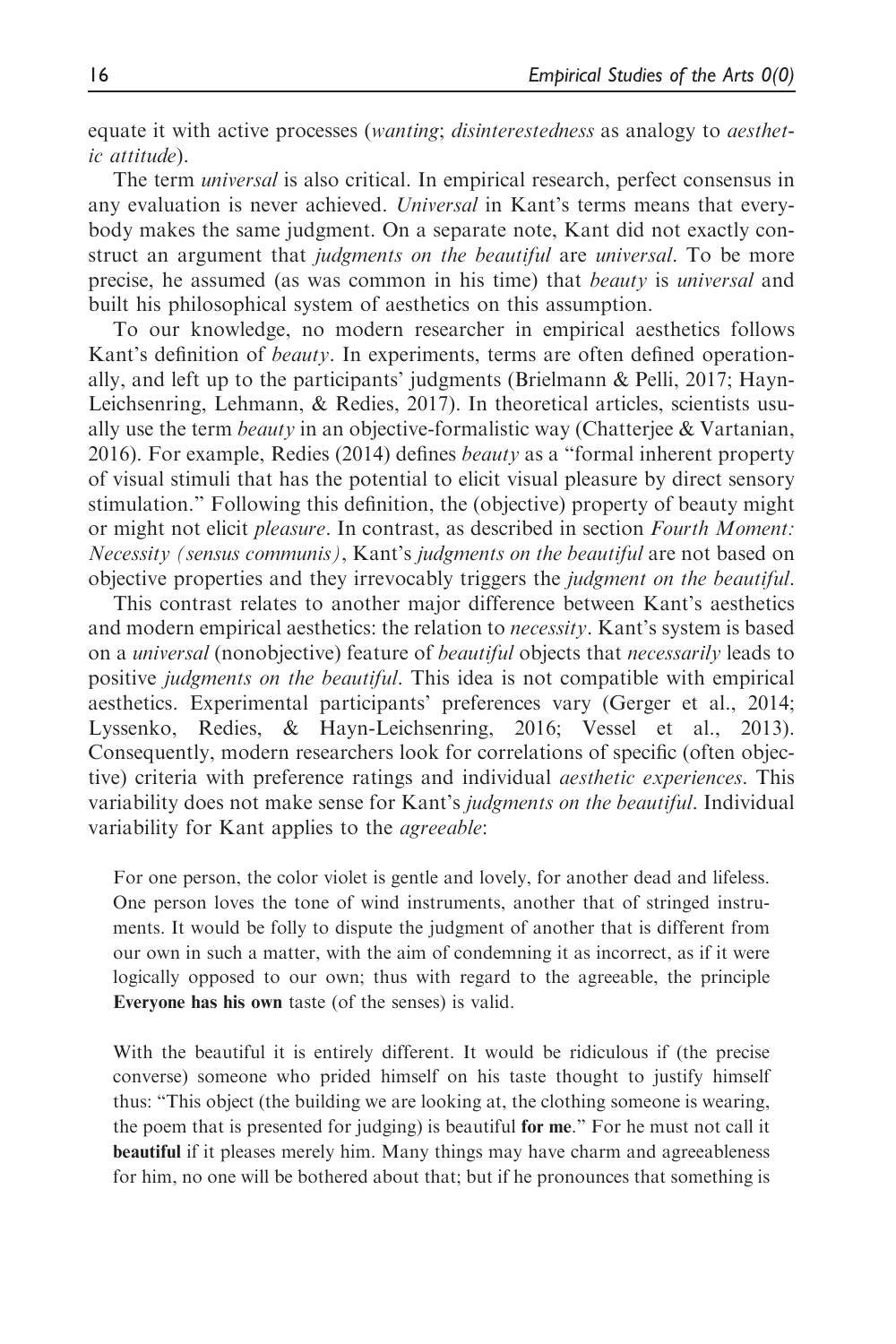beautiful, then he expects the very same satisfaction of others: he judges not merely for himself, but for everyone, and speaks of beauty as if it were a property of things. Hence he says that the thing is beautiful, and does not count on the agreement of others with his judgment of satisfaction because he has frequently found them to be agreeable with his own, but rather demands it from them. (KU, AA 05: 19-20; Kant, 2001).

Some researchers might be tempted to equate Kant's judgment on the beautiful with *aesthetic experience*. However, for Kant, *aesthetic judgments* are a broader category than beauty and do not have to be disinterested (see Belke et al., 2015). A judgment on the agreeable is also an aesthetic judgment, one without disinterestedness.

The main obstacle in applying Kant's aesthetics to modern empirical aesthetics is terminological misunderstanding. Researchers do not typically recognize distinctions between Kant's three *aesthetic judgments* (on the *agreeable*, the beautiful, and the sublime). Furthermore, they do not link these judgments to the faculties of cognition (in a Kantian sense). While one could combine these three judgments and denote them together as constituting *aesthetic experiences*, these aesthetic experiences are not the same as Kant's notions of the beautiful. This misapplication leads to the problem of a *pars pro toto* argument. One cannot state one's research is in accordance with or in opposition to Kant's ideas without a common terminology and conceptual understanding.

# **Outlook**

Mapping the works of Immanuel Kant to research in empirical aesthetics can be problematic. Should we abandon reference to Kant? Or is there a way that his writings could inform contemporary research? Some areas of inquiry that relate to Kant's aesthetics are as follows:

1. The term *beauty* (see section *Terminology*). For Kant, *judgments on beauty* assumed universal agreement. For an evaluation with individual variability, he reserved the term agreeableness. Empirical researchers are not obliged to follow Kant's definitions. Researchers are also not obligated to treat *beauty* as a dichotomous variable—that an object either is or is not beautiful. From Kant's framework, one can appreciate that not all preferences are the same. There is greater agreement in judgments for some objects, such as faces and landscapes, and less for other objects, such as (abstract) artworks. Beauty might apply more closely to natural kinds (faces, landscapes) and *agreeable*ness to artifacts (artworks and architectural spaces). Using the same term beauty for both kinds of judgments might elide their differences. Empirical researchers might be sensitive to the fact that we have different kinds of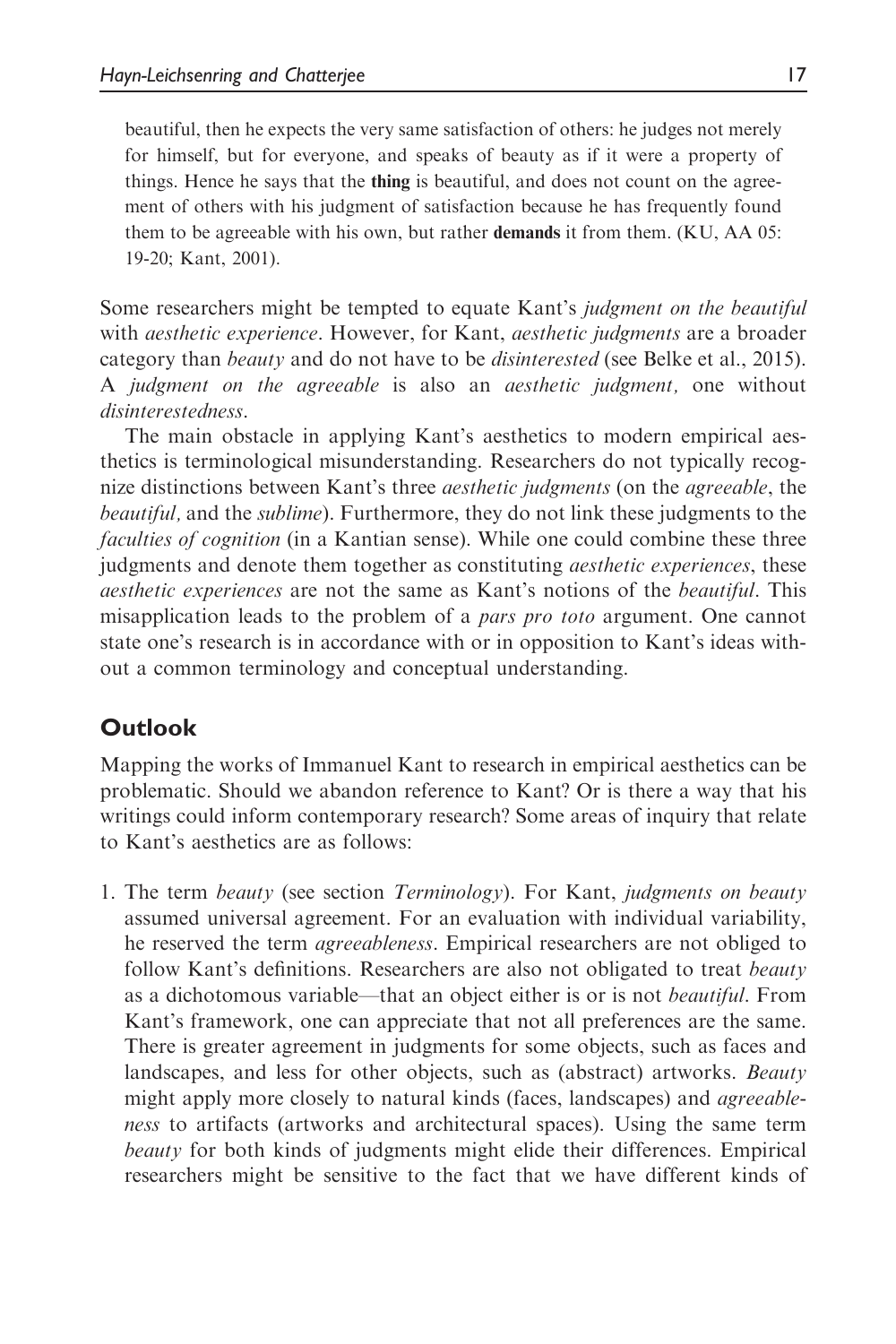preferences that might be obscured when we ask participants if they like or they prefer something.

- 2. Beauty and disinterestedness (see section First Moment: Disinterestedness). Key to a misinterpretation of Kant is that interest on his account is passive and not—as it is sometimes interpreted—active. Again, there is no inherent reason for empirical scientists to accept Kant's constraint. Increasingly, contemporary cognitive science recognizes that much of our cognitive faculties are linked to actions in the world. One might ask how different forms of pleasure predispose us to act. Again, contemporary researchers might regard interest and *disinterest* as continuous variables. Reframing the ideas as questions about *aesthetic experiences* that are more or less likely to predispose the viewer to act or objects that engage our motor systems would be fruitful.
- 3. Universality for beauty (see section Second Moment: Universality). Is there anything *universal* about *beauty* based on the similarity in human's cognitive features? Most empirical scientists reject the notion of an absolute universal in beauty. Clearly, people's personal, educational, and cultural histories affect our *beauty* experiences. However, separating the effects of bottom-up formal psychophysical properties of visual images, which are most likely to be shared across individuals, from top-down educational, cultural, and historical contributions to aesthetic experiences is a critical goal of contemporary aesthetics.
- 4. Purpose and beauty/agreeableness (see section Third Moment: Purposiveness Without an End). Aesthetic considerations can influence decisions. People are willing to pay a premium for *beautiful* cars or clothes. Aesthetic features in these examples have an economic *purpose*. However, Kant stated that *beau*tiful objects do not have an end (or purpose) even when they look as if they have one. This dilemma can be solved by the consideration that design objects do not qualify as *beautiful*, but rather as *agreeable* (since *agreeable* objects have an *end*). Subsequently, *aesthetic judgments*—but in Kant's terminology only *judgments on the agreeable*—can influence decisions. Especially in neuroeconomics and decision neuroscience, investigating the neural bases for between utilitarian and nonutilitarian rewards would be in accordance with distinctions drawn by Kant.
- 5. Beauty and common sense (see section Fourth Moment: Necessity (sensus communis)? Kant proposed that *aesthetic judgments* are based on general cognitive features and, therefore, rejected the idea of a genuine aesthetic sense. This view is in line with approaches in neuroaesthetics. The *aesthetic triad* (Chatterjee  $\&$ Vartanian, 2014) describes *aesthetic experiences* as emergent states that arise from interactions between the sensory–motor system, the emotion–valuation system, and the meaning–knowledge system in the brain. Following this model, aesthetic experiences are generated by an interplay of neural systems that also have other functions. The investigation of this interplay will be crucial to understand aesthetic experiences in more detail.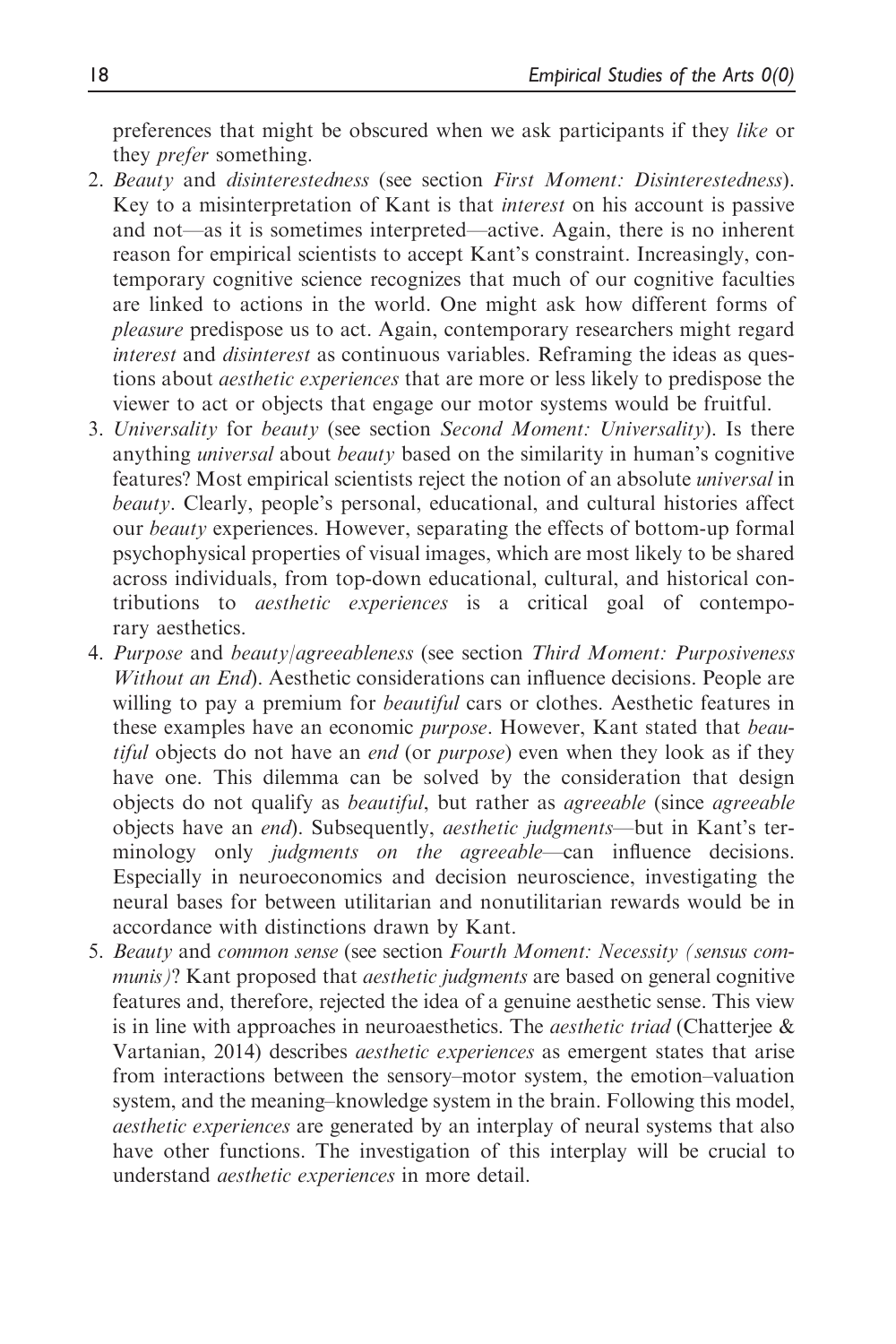6. The sublime (see section The Sublime). In Kant's thinking, judgments on the sublime are largely independent of sensory aspects. The feeling of the sublime (following the judgment on the sublime) incorporates a combination of positive and negative feelings. Aesthetic experiences, on the contrary, are often more closely associated with emotions rather than feelings (emotions are complex and temporary and depend on the external world, while feelings are simple and long-lasting without relation to perceived objects). Contemporary empirical aesthetics is starting to pay attention to complex combinations of positive and negative *emotions in aesthetic experiences*. However, the relation of *aes*thetic experiences to feelings has not been explored.

This application of Kant's ideas in modern empirical aesthetics always faces an imminent danger. If researchers are not thoughtful in referencing Kant's ideas and using Kant's terminology, the result can be problematic. As we showed in the notion of Kant's term *disinterestedness*, an undisciplined use of Kant's concepts may lead to confusion and false assumptions and, therefore, has the potential to compromise the interpretation of empirical data.

In summary, empirical aestheticians need not be driven to prove or disprove Kant's ideas. It is incumbent on researchers, if they make references to his ideas, to do so accurately. Rather than adjudicate the correctness of Kant's ideas, it may be more useful to explore his ideas as a potential reservoir from which to reevaluate old questions and invite new questions in empirical aesthetics.

#### Declaration of Conflicting Interests

The author(s) declared no potential conflicts of interest with respect to the research, authorship, and/or publication of this article.

#### Funding

The author(s) disclosed receipt of the following financial support for the research, authorship, and/or publication of this article: This work has been funded by the German Research Council, grant number HA 6850/1-1; www.dfg.de. The funders had no role instudy design, data collection and analysis, decision to publish, or preparation of the manuscript.

#### ORCID iD

Gregor U. Hayn-Leichsenring **b** <http://orcid.org/0000-0002-7248-381X>

#### **References**

Baumgarten, A. G. (1758). Aesthetica. Kleyb. Retrieved from [http://archive.org/details/](http://archive.org/details/bub_gb_lYpKAAAAcAAJ) [bub\\_gb\\_lYpKAAAAcAAJ](http://archive.org/details/bub_gb_lYpKAAAAcAAJ)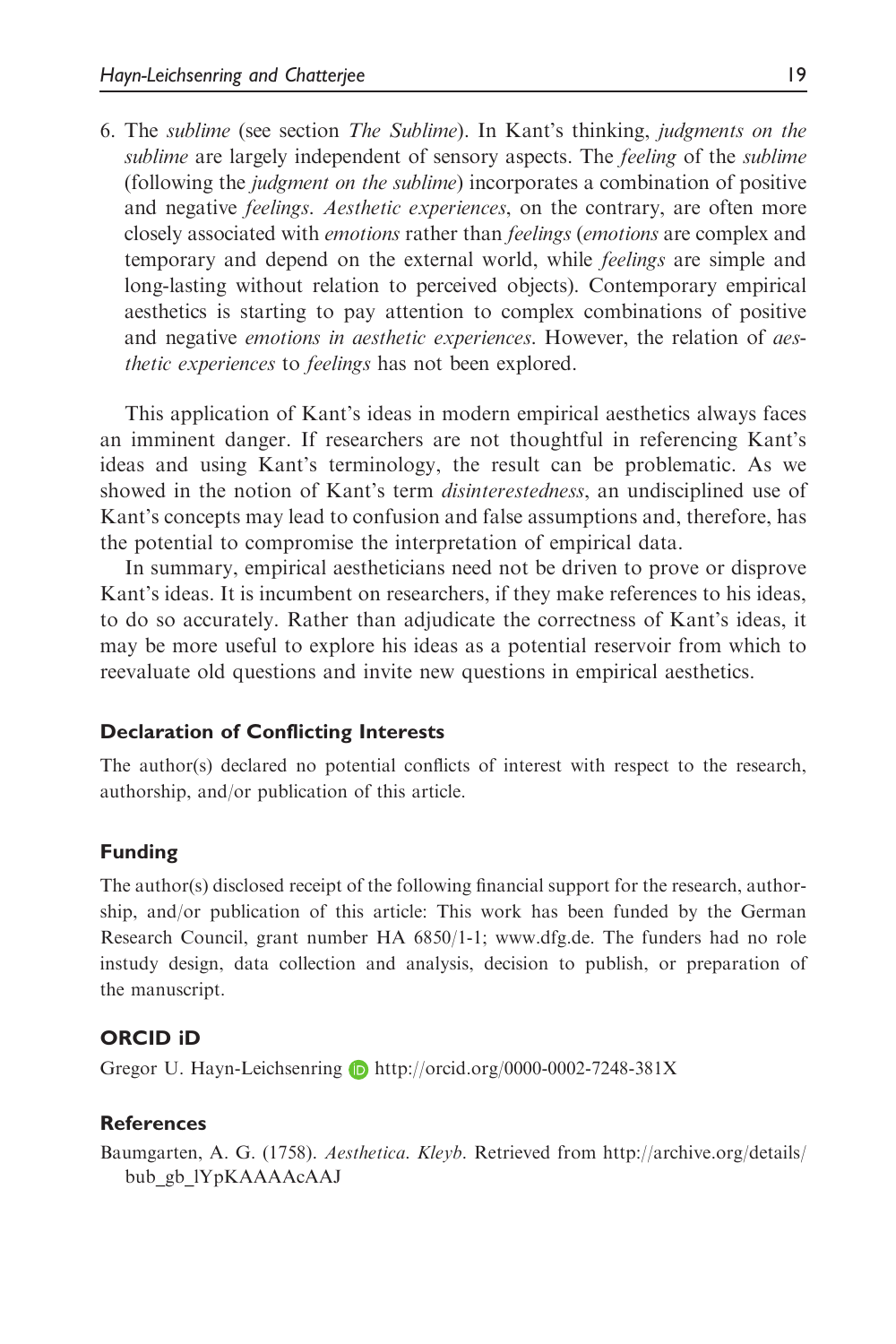- Belke, B., Leder, H., & Carbon, C. C. (2015). When challenging art gets liked: Evidences for a dual preference formation process for fluent and non-fluent portraits. Plos One, 10(8), e0131796. doi:10.1371/journal.pone.0131796
- Berridge, K. C., & Kringelbach, M. L. (2008). Affective neuroscience of pleasure: Reward in humans and animals. Psychopharmacology, 199(3), 457–480. doi:10.1007/s00213- 008-1099-6
- Brachmann, A., Barth, E., & Redies, C. (2017). Using CNN features to better understand what makes visual artworks special. *Frontiers in Psychology*, 8. doi:10.3389/ fpsyg.2017.00830
- Brattico, E., & Vuust, P. (2017). The urge to judge: Why the judgmental attitude has anything to do with the aesthetic enjoyment of negative emotions. Behavioral and Brain Sciences, 40. doi:10.1017/S0140525X17001613
- Brielmann, A. A., & Pelli, D. G. (2017). Beauty requires thought. Current Biology, 27(10), 1506–1513.e3. doi:10.1016/j.cub.2017.04.018
- Burke, E. (1998). A philosophical inquiry into the origin of our ideas of the sublime and beautiful. Oxford, UK: Oxford University Press.
- Caygill, H. (1995). A Kant dictionary (1st ed.). Malden, MA: Wiley-Blackwell.
- Chatterjee, A. (2010). Neuroaesthetics: A coming of age story. Journal of Cognitive Neuroscience, 23(1), 53–62. doi:10.1162/jocn.2010.21457
- Chatterjee, A. (2015). The aesthetic brain: How we evolved to desire beauty and enjoy art (reprint edition). Oxford, England: Oxford University Press.
- Chatterjee, A., & Vartanian, O. (2014). Neuroaesthetics. Trends in Cognitive Sciences, 18(7), 370–375. doi:10.1016/j.tics.2014.03.003
- Chatterjee, A., & Vartanian, O. (2016). Neuroscience of aesthetics. Annals of the New York Academy of Sciences, 1369(1), 172–194. doi:10.1111/nyas.13035
- Cupchik, G. C. (1992). From perception to production: A multilevel analysis of the aesthetic process. In G. C. Cupchik & J. László (Eds.), *Emerging visions of the aes*thetic process: Psychology, semiology, and philosophy (pp. 83–99). New York, NY: Cambridge University Press.
- Dickie, G. (1964). The myth of the aesthetic attitude. American Philosophical Quarterly,  $1(1), 56-65.$
- Eskine, K. J., Kacinik, N. A., & Prinz, J. J. (2012). Stirring images: Fear, not happiness or arousal, makes art more sublime. *Emotion*, 12(5), 1071–1074. doi:10.1037/a0027200
- Fechner, G. T. (1876). Vorschule der Aesthetik [Pre-school of aesthetics]. Leipzig, Breitkopf. Retrieved from<http://archive.org/details/vorschulederaest12fechuoft>
- Gerger, G., Leder, H., & Kremer, A. (2014). Context effects on emotional and aesthetic evaluations of artworks and IAPS pictures. Acta Psychologica, 151, 174–183. doi:10.1016/j.actpsy.2014.06.008
- Graham, D. J., & Field, D. J. (2007). Statistical regularities of art images and natural scenes: Spectra, sparseness and nonlinearities. Spatial Vision, 21(1), 149–164. doi:10.1163/156856807782753877
- Gusnard, D. A., Raichle, M. E., & Raichle, M. E. (2001). Searching for a baseline: Functional imaging and the resting human brain. Nature Reviews. Neuroscience, 2(10), 685–694. doi:10.1038/35094500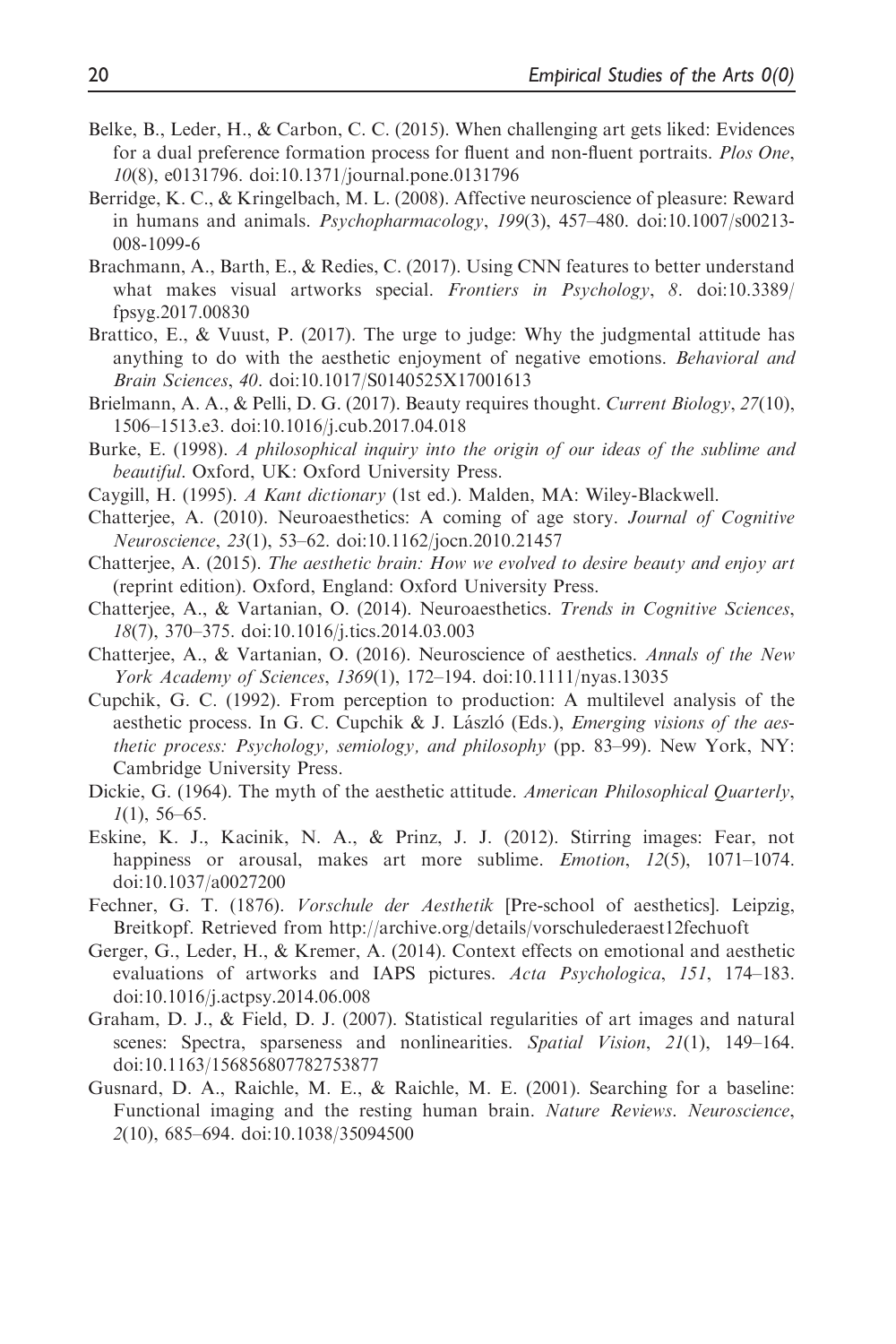- Hanna, R. (2008). Kant's theory of judgment. In Zalta E. N. (ed.) Stanford encyclopedia of philosophy. Retrieved from [https://plato.stanford.edu/cgi-bin/encyclopedia/](https://plato.stanford.edu/cgi-bin/encyclopedia/archinfo.cgi?entry=kant-judgment) [archinfo.cgi?entry=kant-judgment](https://plato.stanford.edu/cgi-bin/encyclopedia/archinfo.cgi?entry=kant-judgment)
- Hayn-Leichsenring, G. U., Lehmann, T., & Redies, C. (2017). Subjective ratings of beauty and aesthetics: Correlations with statistical image properties in western oil paintings. I-Perception, 8(3). doi:10.1177/2041669517715474
- Höfel, L., & Jacobsen, T. (2007). Electrophysiological indices of processing aesthetics: Spontaneous or intentional processes? International Journal of Psychophysiology, 65(1), 20–31. doi:10.1016/j.ijpsycho.2007.02.007
- Hume, D. (1757). Four dissertations: I. The natural history of religion. II. Of the passions. III. Of tragedy. IV. Of the standard of taste. London, England: A. Millar.

Hur, Y.-J., & McManus, I. C. (2017). Representing the sublime in the VIMAP and empirical aesthetics: Reviving Edmund Burke's a philosophical enquiry into the origins of our ideas of the sublime and beautiful: Comment on "Move me, astonish me . . . delight my eyes and brain: The Vienna Integrated Model of top–down and bottom– up processes in Art Perception (VIMAP) and corresponding affective, evaluative, and neurophysiological correlates" by Matthew Pelowski et al. Physics of Life Reviews, 21, 135–137. doi:10.1016/j.plrev.2017.05.004

- Kant, I. (1922). Kritik der Urteilskraft [Critique of the Power of Judgment]. Leipzig, Germany: F. Meiner.
- Kant, I. (1999). Critique of pure reason (P. Guyer & A. W. Wood, Eds.). Cambridge, England: Cambridge University Press.
- Kant, I. (2001). Critique of the Power of Judgment (P. Guyer & E. Matthews, Trans.; Rev. ed.). Cambridge, England: Cambridge University Press.
- Kant, I. (2004). Observations on the feeling of the beautiful and sublime (J. T. Goldthwait, Trans.; 2nd ed). Berkeley, CA.: University of California Press.
- Kant, I. (2005). Critique of Judgment. (J. H. Bernard, Trans.). Mineola, NY: Dover Publications.
- Kant, I. (2009). Critique of judgement (N. Walker, Ed., J. C. Meredith, Trans.; Rev. ed.). Oxford, England: Oxford University Press.
- Kant, I., & Engstrom, S. (2002). Critique of practical reason (W. S. Pluhar, Trans.). Indianapolis, IN: Hackett Publishing Company, Inc.
- Leder, H., Belke, B., Oeberst, A., & Augustin, D. (2004). A model of aesthetic appreciation and aesthetic judgments. British Journal of Psychology, 95(4), 489–508. doi:10.1348/0007126042369811
- Leder, H., Gerger, G., Brieber, D., & Schwarz, N. (2014). What makes an art expert? Emotion and evaluation in art appreciation. Cognition and Emotion, 28(6), 1137–1147. doi:10.1080/02699931.2013.870132
- Leder, H., & Nadal, M. (2014). Ten years of a model of aesthetic appreciation and aesthetic judgments : The aesthetic episode—Developments and challenges in empirical aesthetics. British Journal of Psychology,  $105(4)$ , 443–464. doi:10.1111/bjop.12084
- Longuenesse, B. (2005). *Kant on the human standpoint (modern European philosophy)*. Cambridge, England: Cambridge University Press.
- Lyssenko, N., Redies, C., & Hayn-Leichsenring, G. U. (2016). Evaluating abstract art: Relation between term usage, subjective ratings, image properties and personality traits. Frontiers in Psychology, 7. doi:10.3389/fpsyg.2016.00973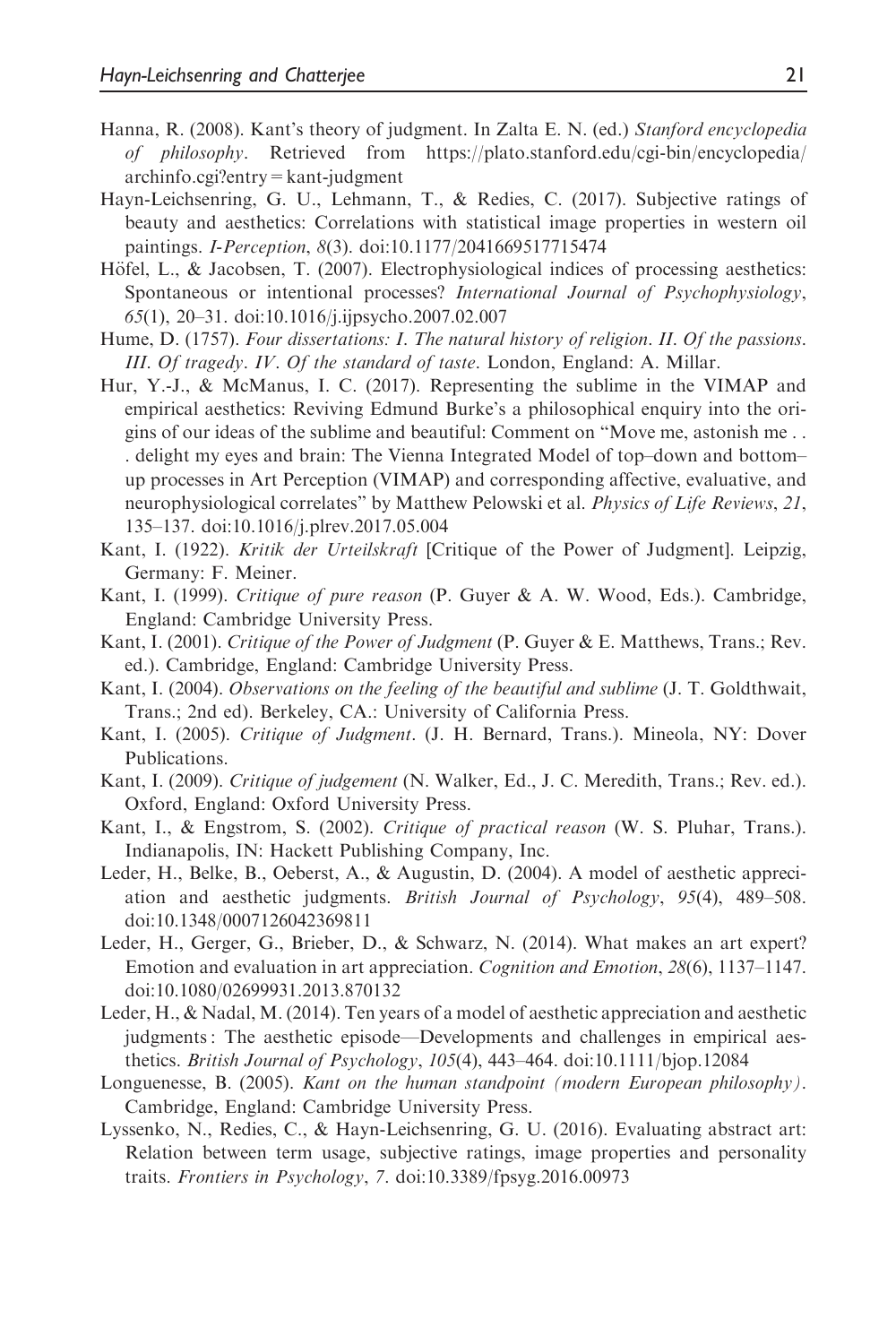- Mallon, B., Redies, C., & Hayn-Leichsenring, G. U. (2014). Beauty in abstract paintings: Perceptual contrast and statistical properties. Frontiers in Human Neuroscience, 8. doi:10.3389/fnhum.2014.00161
- Marković, S. (2014). Object domains and the experience of beauty. Art & Perception,  $2(1-\alpha)$ 2), 119–140. doi:10.1163/22134913-00002020
- McManus, I. C. (1980). The aesthetics of simple figures. British Journal of Psychology, 71(4), 505–524. doi:10.1111/j.2044-8295.1980.tb01763.x
- Pelowski, M., Markey, P. S., Forster, M., Gerger, G., Leder, H. (2017). Move me, astonish me... delight my eyes and brain: The Vienna Integrated Model of topdown and bottom-up processes in Art Perception (VIMAP) and corresponding affective, evaluative, and neurophysiological correlates. Physics of Life Reviews, 21(Supplement C), 80–125. doi:10.1016/j.plrev.2017.02.003
- Redies, C. (2007). A universal model of esthetic perception based on the sensory coding of natural stimuli. Spatial Vision, 21(1–2), 97–117. doi:10.1163/156856807782753886
- Redies, C. (2014). Beauty: Neglected, but alive and kicking. British Journal of Psychology, 105(4), 468–470. doi:10.1111/bjop.12083
- Redies, C., Hasenstein, J., & Denzler, J. (2007). Fractal-like image statistics in visual art: Similarity to natural scenes. Spatial Vision,  $2I(1-2)$ , 137-148. doi:10.1163/ 156856807782753921
- Rind, M. (2010). The concept of interest and Kants distinction between the beautiful and the agreeable. Proceedings of the European Society for Aesthetics. Retrieved from [http://](http://www.academia.edu/424645/The_Concept_of_Interest_and_Kants_Distinction_Between_the_Beautiful_and_the_Agreeable) [www.academia.edu/424645/The\\_Concept\\_of\\_Interest\\_and\\_Kants\\_Distinction\\_](http://www.academia.edu/424645/The_Concept_of_Interest_and_Kants_Distinction_Between_the_Beautiful_and_the_Agreeable) [Between\\_the\\_Beautiful\\_and\\_the\\_Agreeable](http://www.academia.edu/424645/The_Concept_of_Interest_and_Kants_Distinction_Between_the_Beautiful_and_the_Agreeable)
- Vale, L., Gerger, G., Leder, H., & Pelli, D. (2015). Correlating beauty and two measures of pleasure. Journal of Vision, 15, 246. doi:10.1167/15.12.246
- Vessel, E. A., Starr, G. G., & Rubin, N. (2013). Art reaches within: Aesthetic experience, the self and the default mode network. Frontiers in Neuroscience, 7, 258. doi:10.3389/ fnins.2013.00258
- Zangwill, N. (1992). Unkantian notions of disinterest. British Journal of Aesthetics, 32(2), 149–152.
- Zhouhuang, Z. (2016). Der sensus communis bei Kant, Zwischen Erkenntnis, Moralität und Schönheit [The common sense according to Kant. Between cognition, morality and beauty]. Berlin, Germany: De Gruyter. doi:10.1515/9783110451917

#### Author Biographies

Gregor U. Hayn-Leichsenring received a DDS degree as well as a BA degree in philosophy from the University of Jena. Previously, he performed research in neuroembryology as well as empirical aesthetics, focusing on face attractiveness, beauty in visual abstract artworks, and philosophical aesthetics at the Institute of Anatomy I in Jena. At present, he is a postdoctoral scientist at the University of Pennsylvania working on global image properties and their correlation with neurophysiological activities. He is trying to relate the neuronal responses to landscape paintings, art portraits, and abstract art paintings with their statistical image properties. Special focus is on specific areas of the sensorimotor system and the emotion-valuation system.